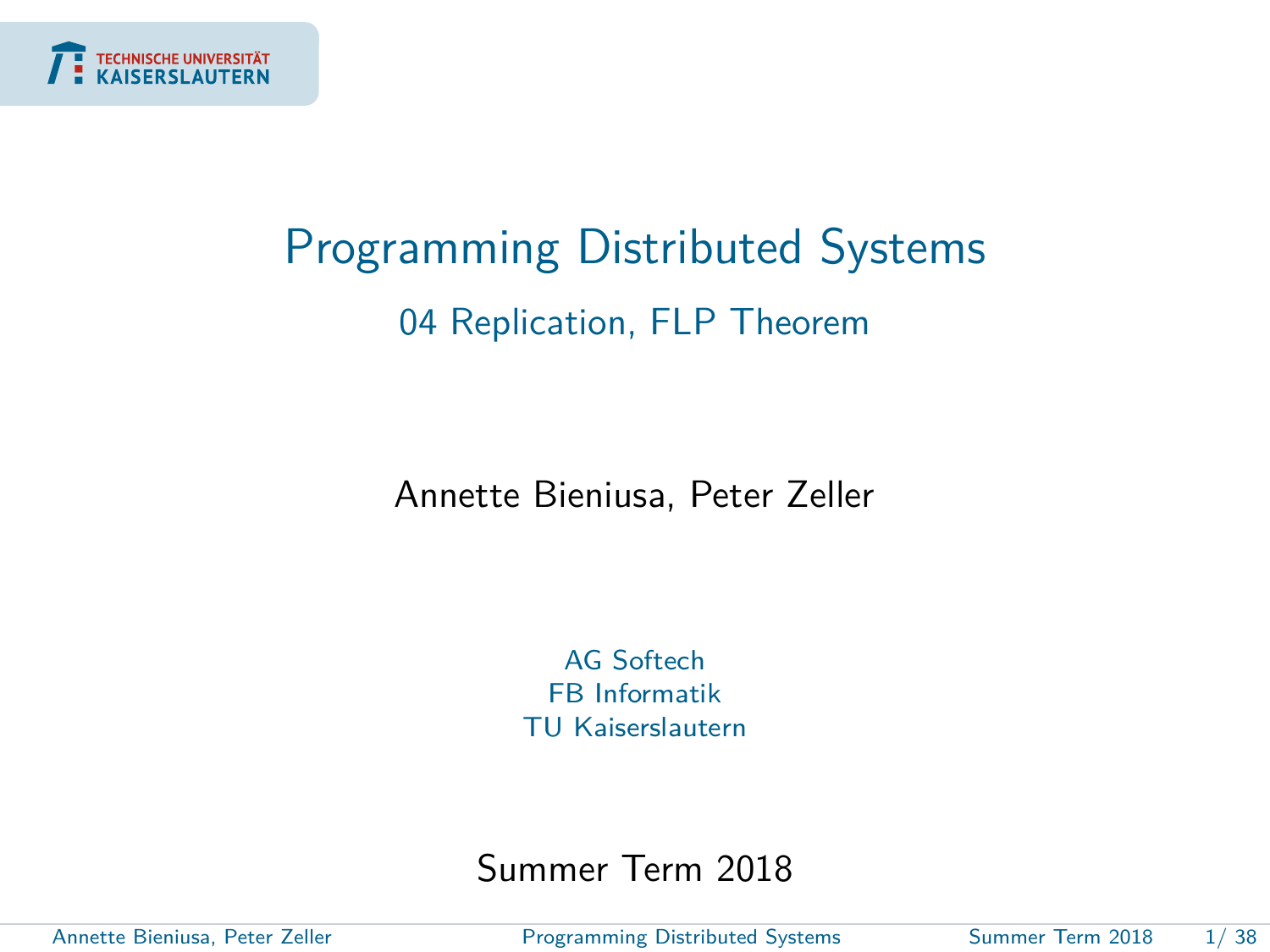

# **Motivation**

- Replication is a core problem in distributed systems
- Why do we want to replicate services or data?
	- **Fault-tolerance**: If some replicas fail, the system does not loose information and clients can still interact with the system (and modify its state)
	- **Performance**: If there are many clients issuing operations, a single process might not be enough to handle the whole load with adequate response time.
	- **Latency**: Keeping data close to clients is reduces the network latency for requests.
- We can replicate computations and **state** (here)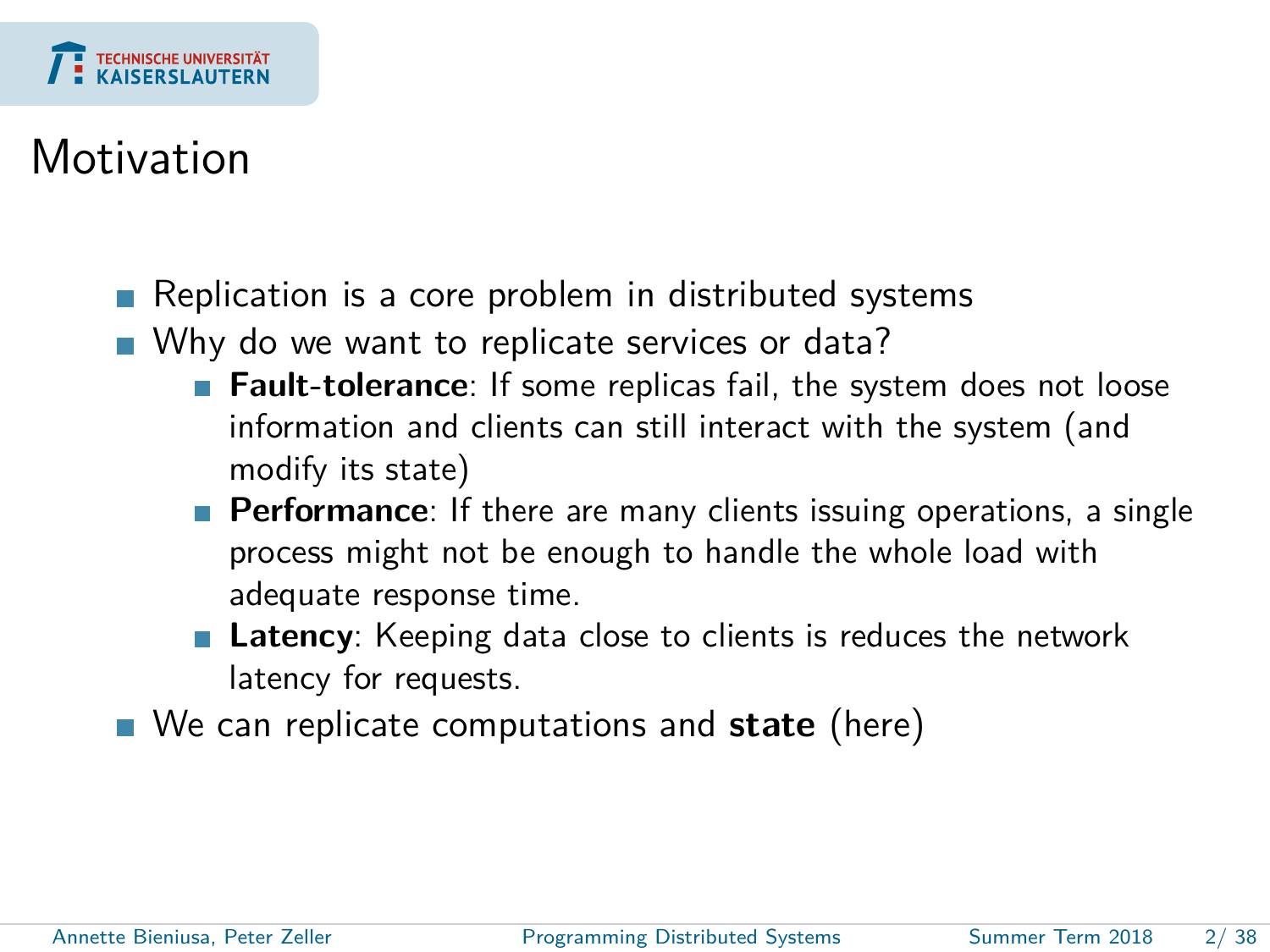

### State Machine Replication

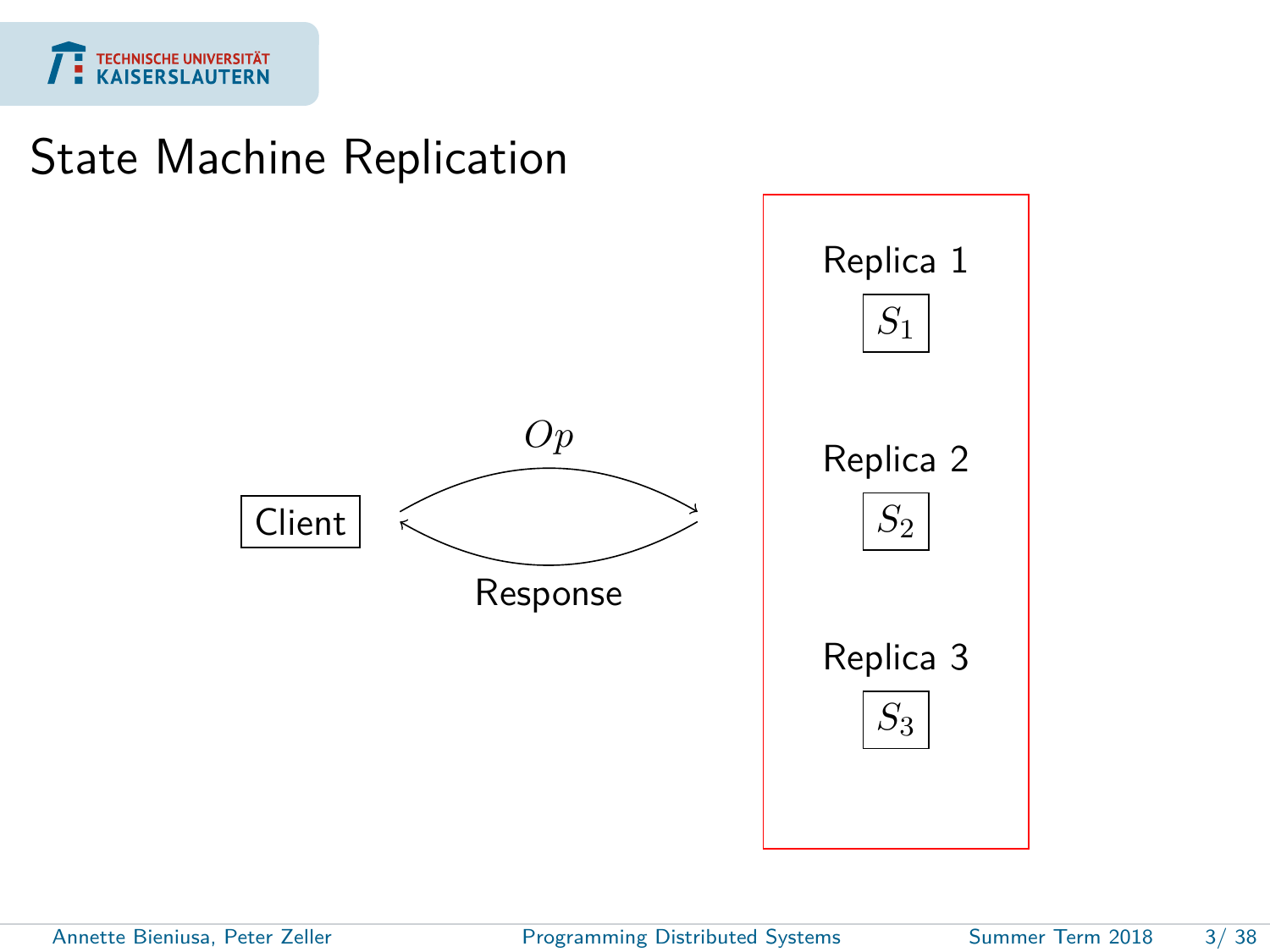

- $\blacksquare$  A process has a state S, and a set of operations  $Ops = \{Op_1, Op_2, \dots\}$  that return or modify that state (read operations and write operations).
- All operations are deterministic.
- Clients invoke operations from the set *Ops* over the system.
- The process is replicated, i.e. there are multiple copies of the same process.
- **Assumption:** Set of all replicas is known and does not change.
- **Goal:** All correct replicas follow the same sequence of state transitions.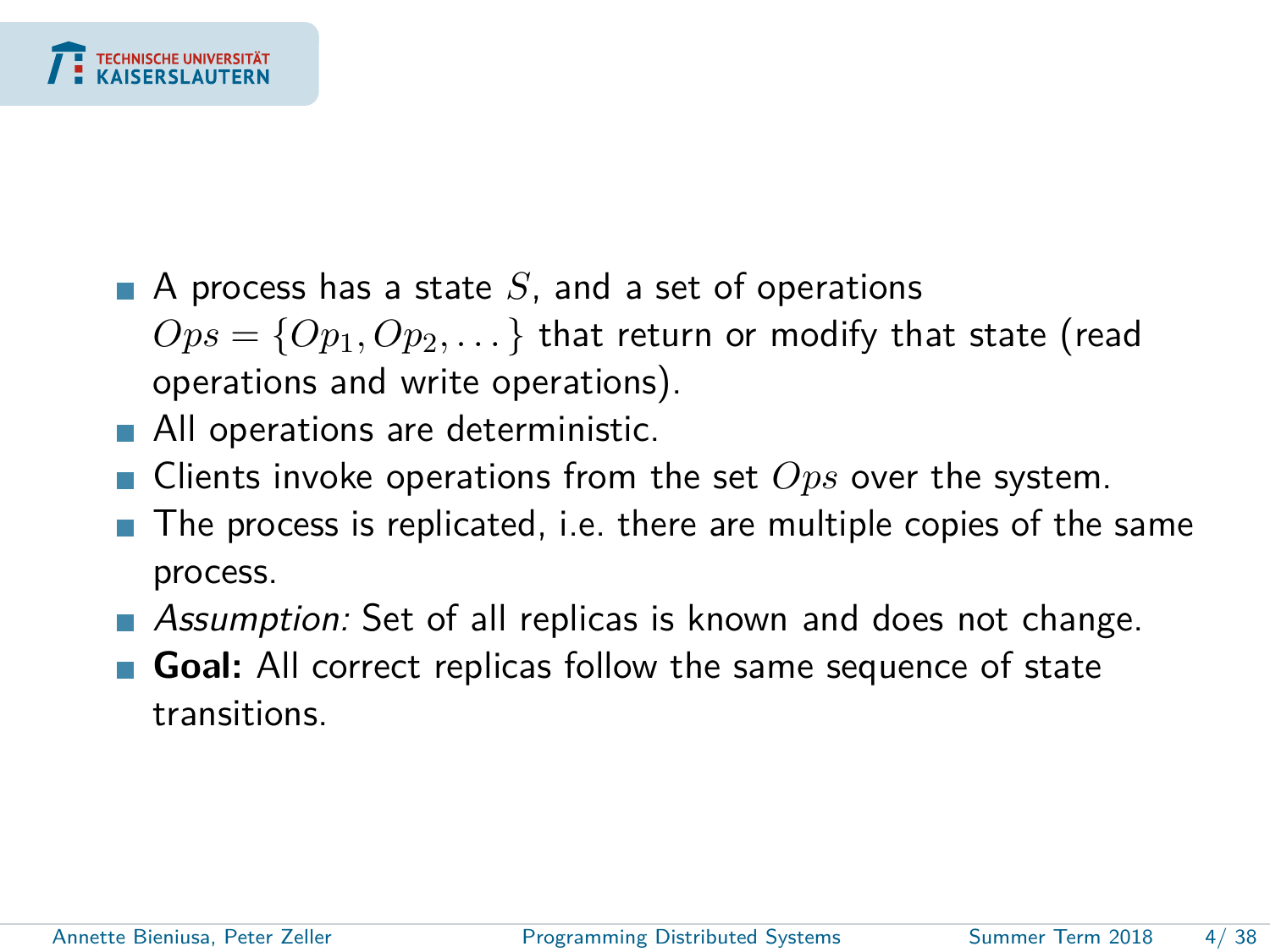

# Replication Algorithm

A replication algorithm is responsible for managing the multiple replicas of the process

- under a given fault model
- under a given synchronization model

In essence, the replication algorithm will enforce properties over what are the effects of operations observed by clients given the evolution of the system (and potentially of that client).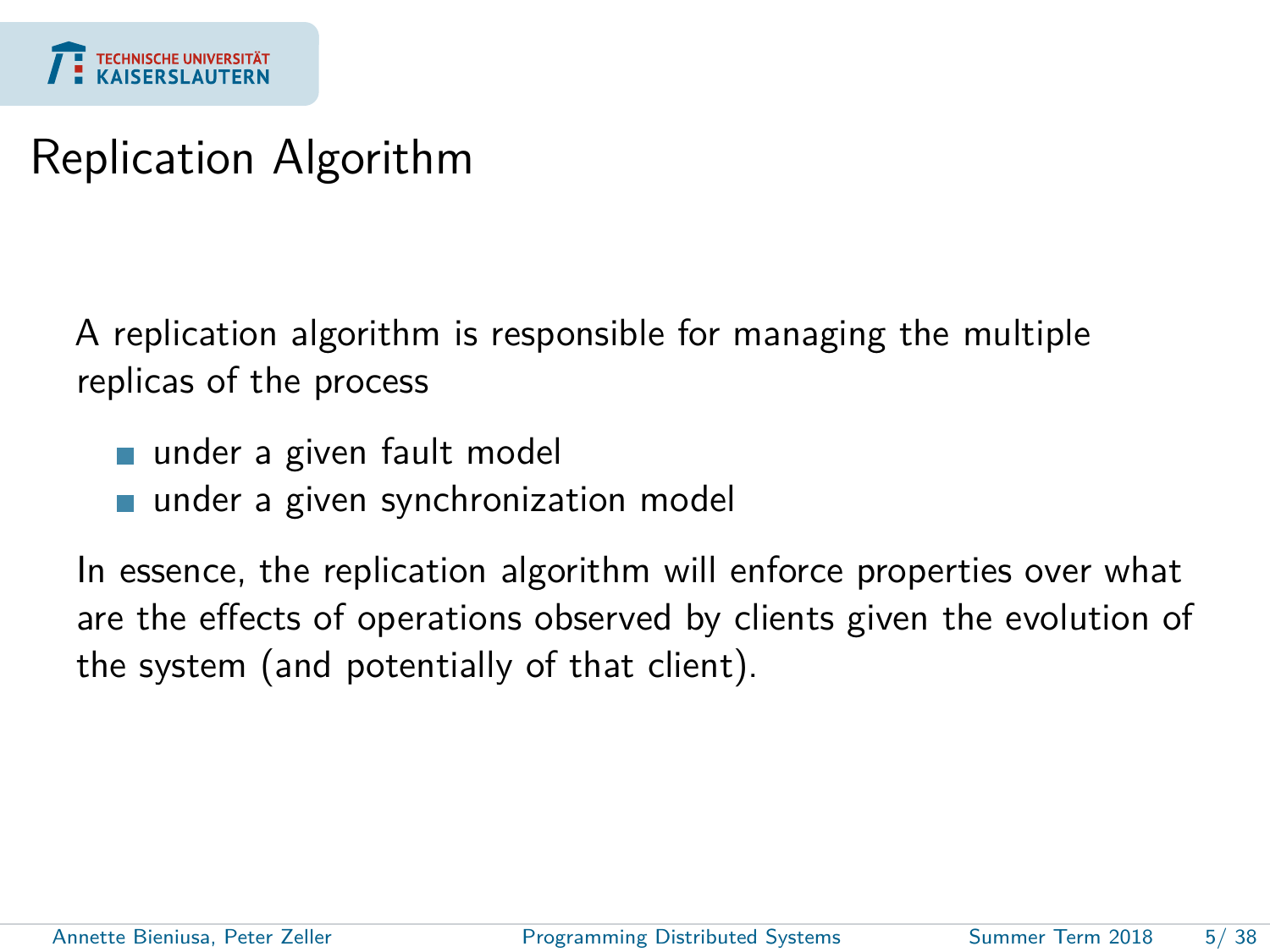

### From the perspective of the client

### **Transparency**

The client is not aware that multiple replicas exist. Clients should only observe a single logical state and be unaware of the existence of multiple copies.

### **Consistency**

Despite the individual state of each replica, enforcing consistency means to restrict the state that can be observed by a client given its past (operations executed by the client itself) and the system history (operations executed previously by any client).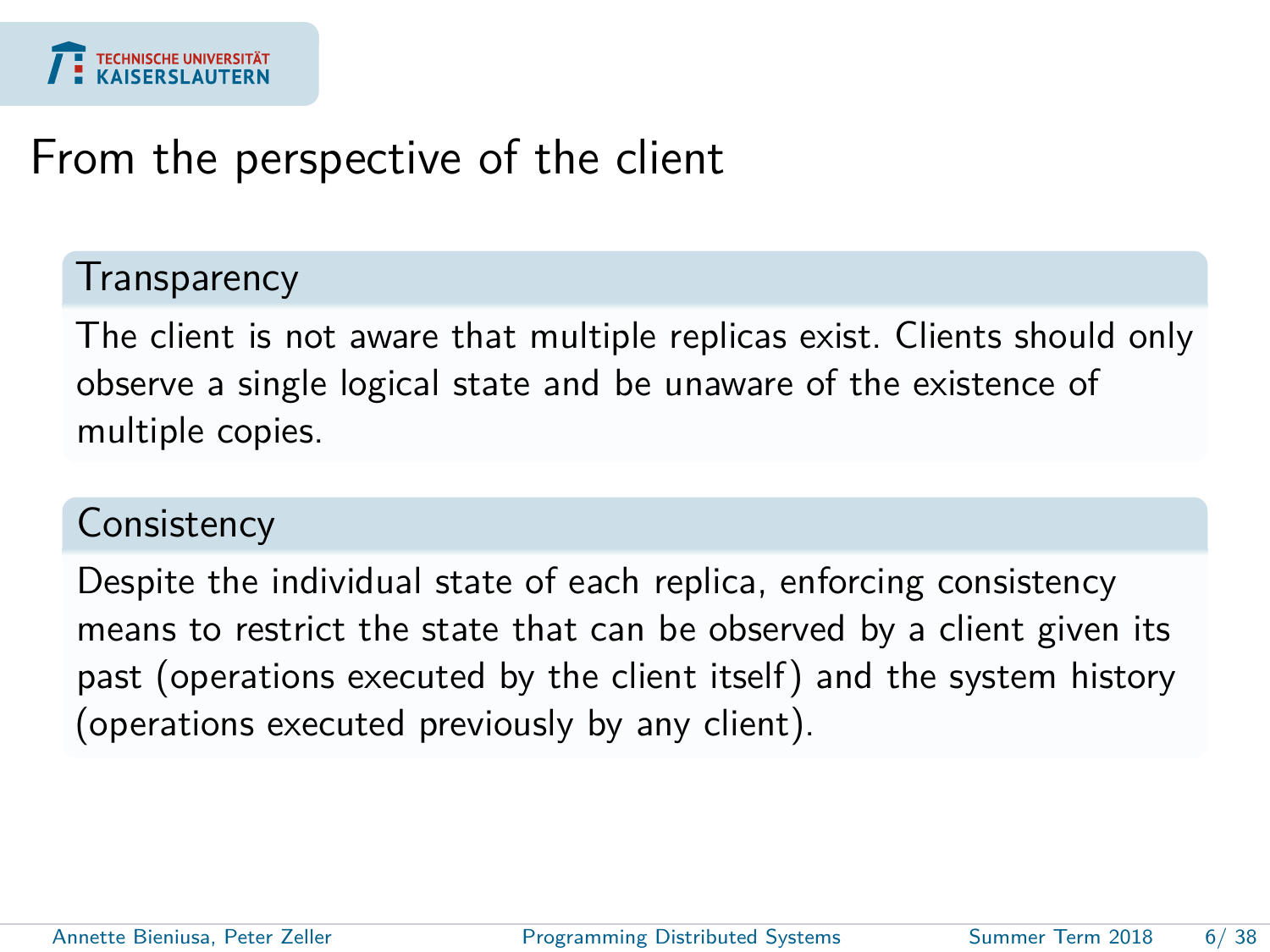

### **Transparency**

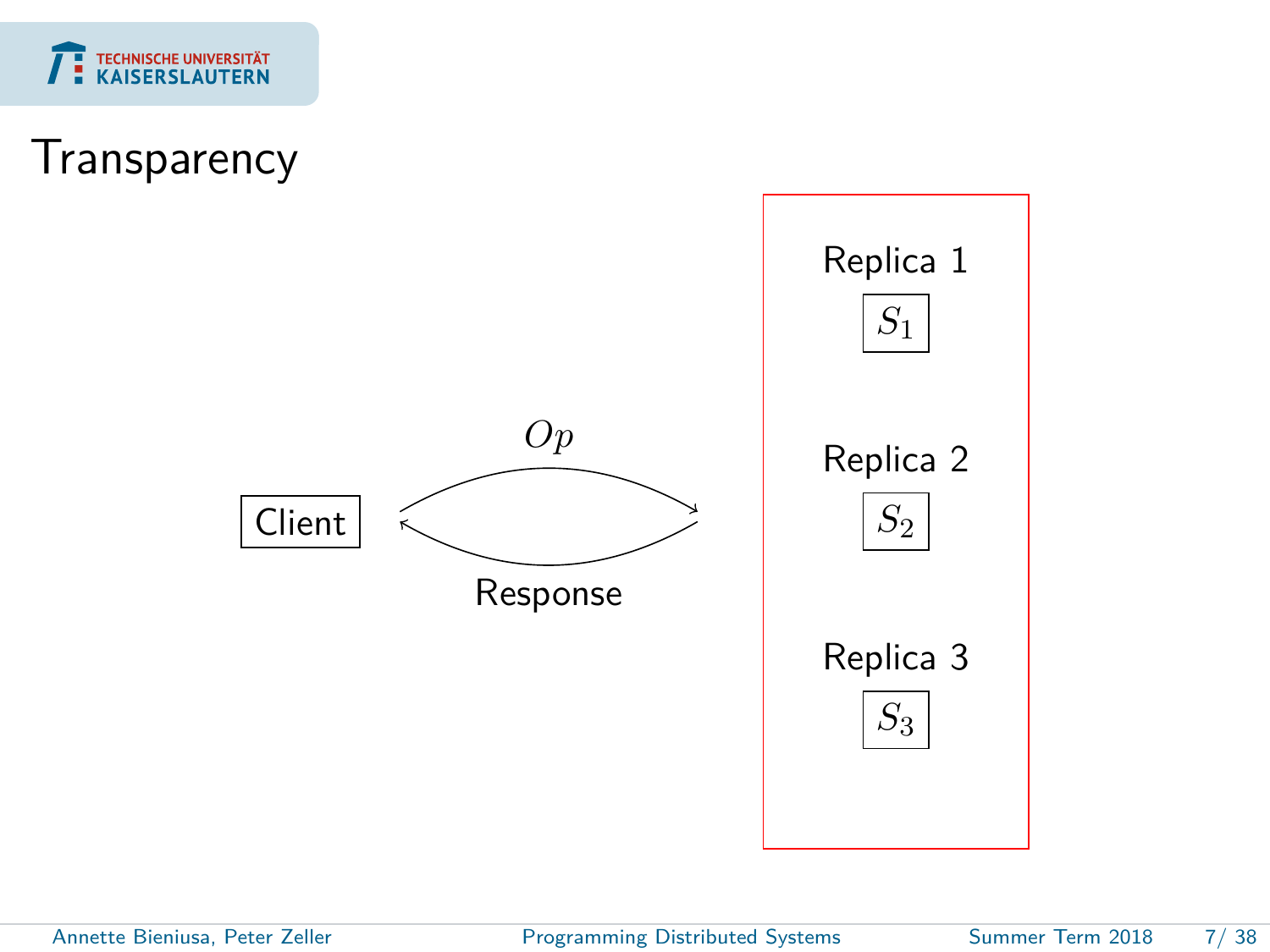

# Solution 1: Proxy



Annette Bieniusa, Peter Zeller [Programming Distributed Systems](#page-0-0) Summer Term 2018 8/38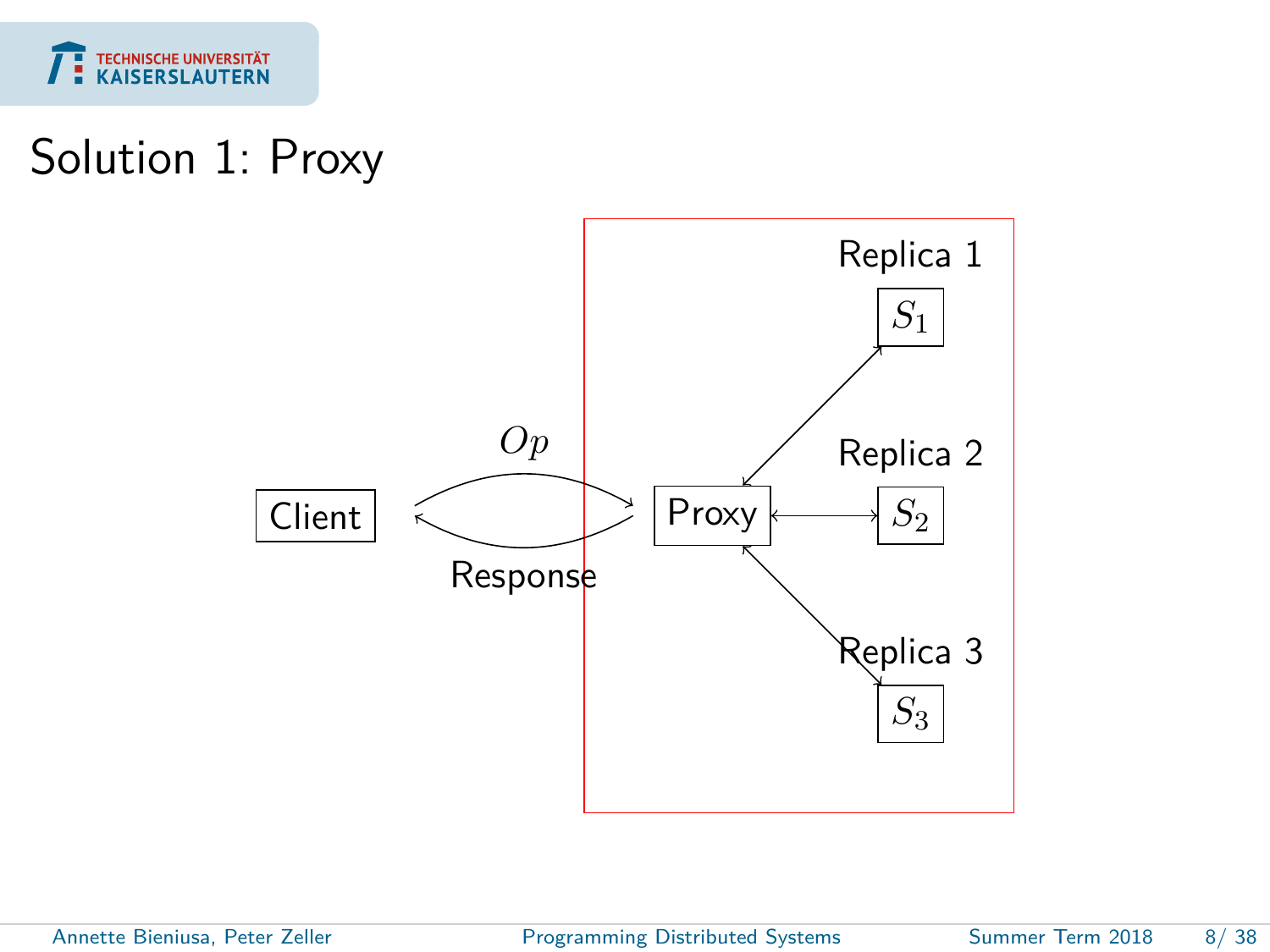

## Solution 2: One replica interacts with the client



Annette Bieniusa, Peter Zeller [Programming Distributed Systems](#page-0-0) Summer Term 2018 9/38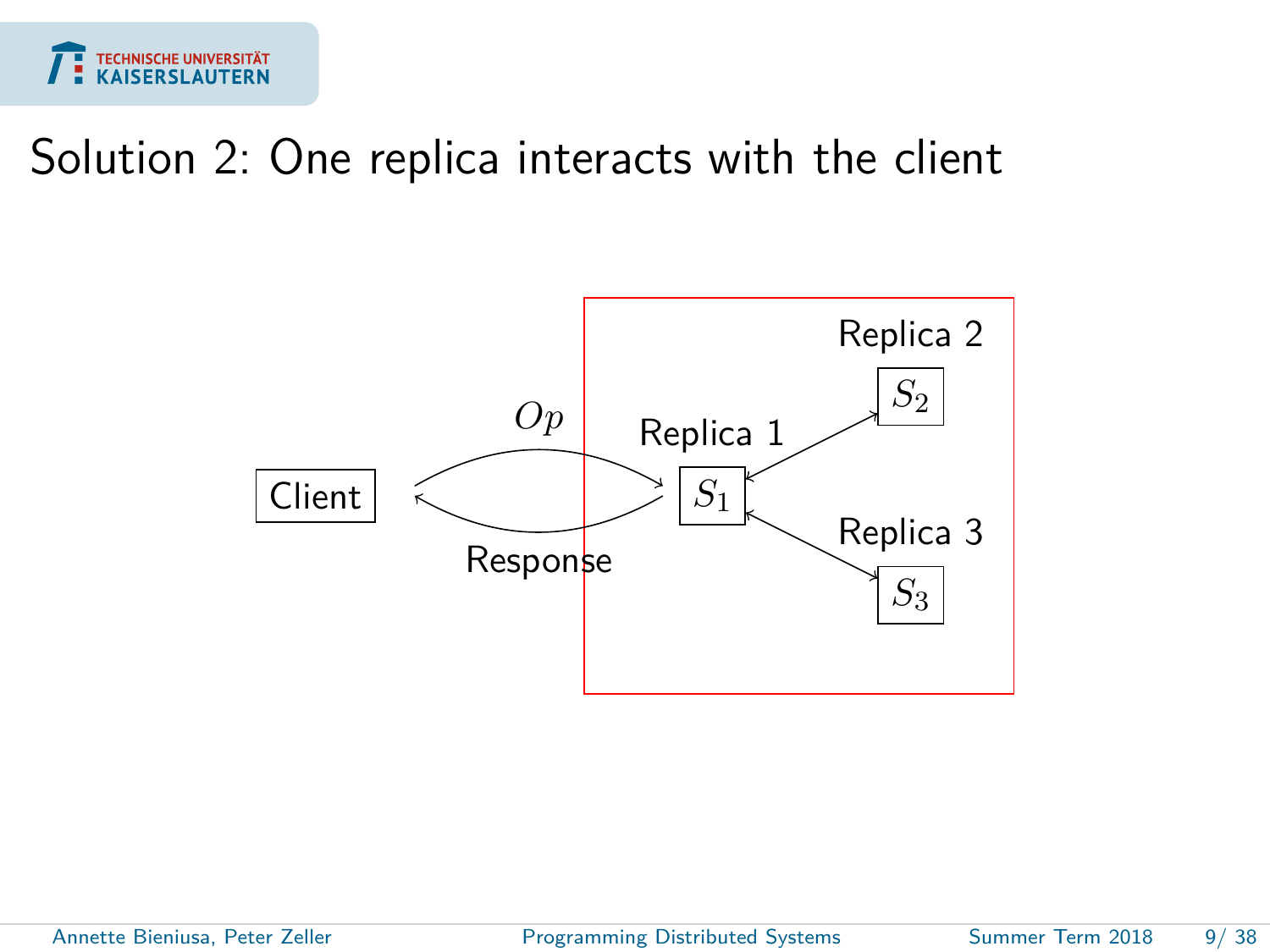

## Replication strategies

- Active Replication: Operations are executed by all replicas.
- **Passive Replication:** Operations are executed by a single replica, results are shipped to other replicas.
- Synchronous Replication: Replication takes place before the client gets a response.
- **Asynchronous Replication: Replication takes place after the client** gets a response.
- Single-Master (also known as Master-Slave): A single replica receives operations that modify the state from clients.
- **Multi-Master:** Any replica can process any operation.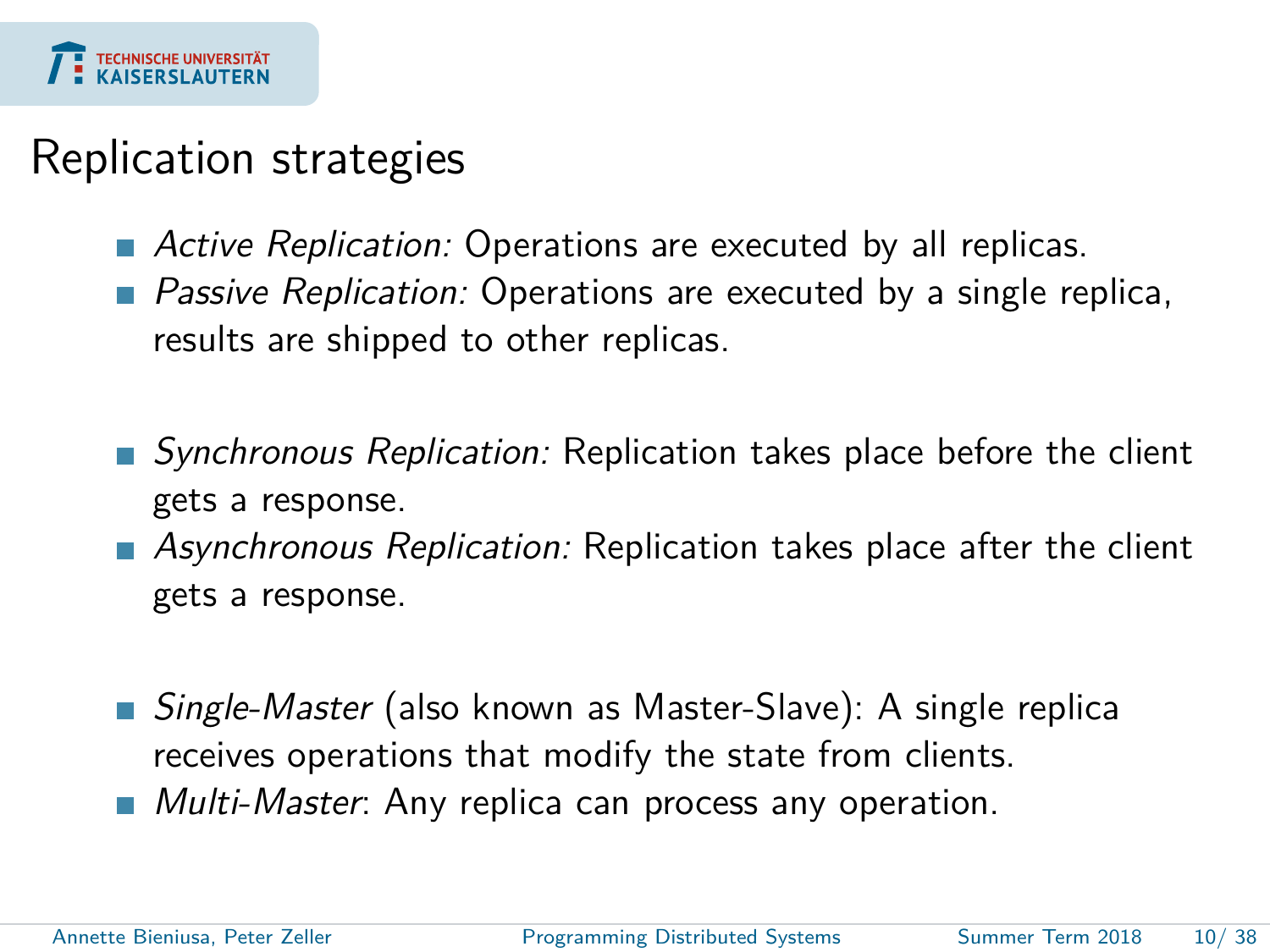

# Active Replication

- All replicas execute operations.
- State is continuously updated at every replica  $\Rightarrow$  Lower impact of a replica failure
- Can only be used when operations are deterministic (i.e, they do not depend from non- deterministic variables, such as local time, or generating a random value).
- If operations are not commutative (i.e. execution of the same set of operations in different orders lead to different results), then all replicas must agree on the order operations are executed.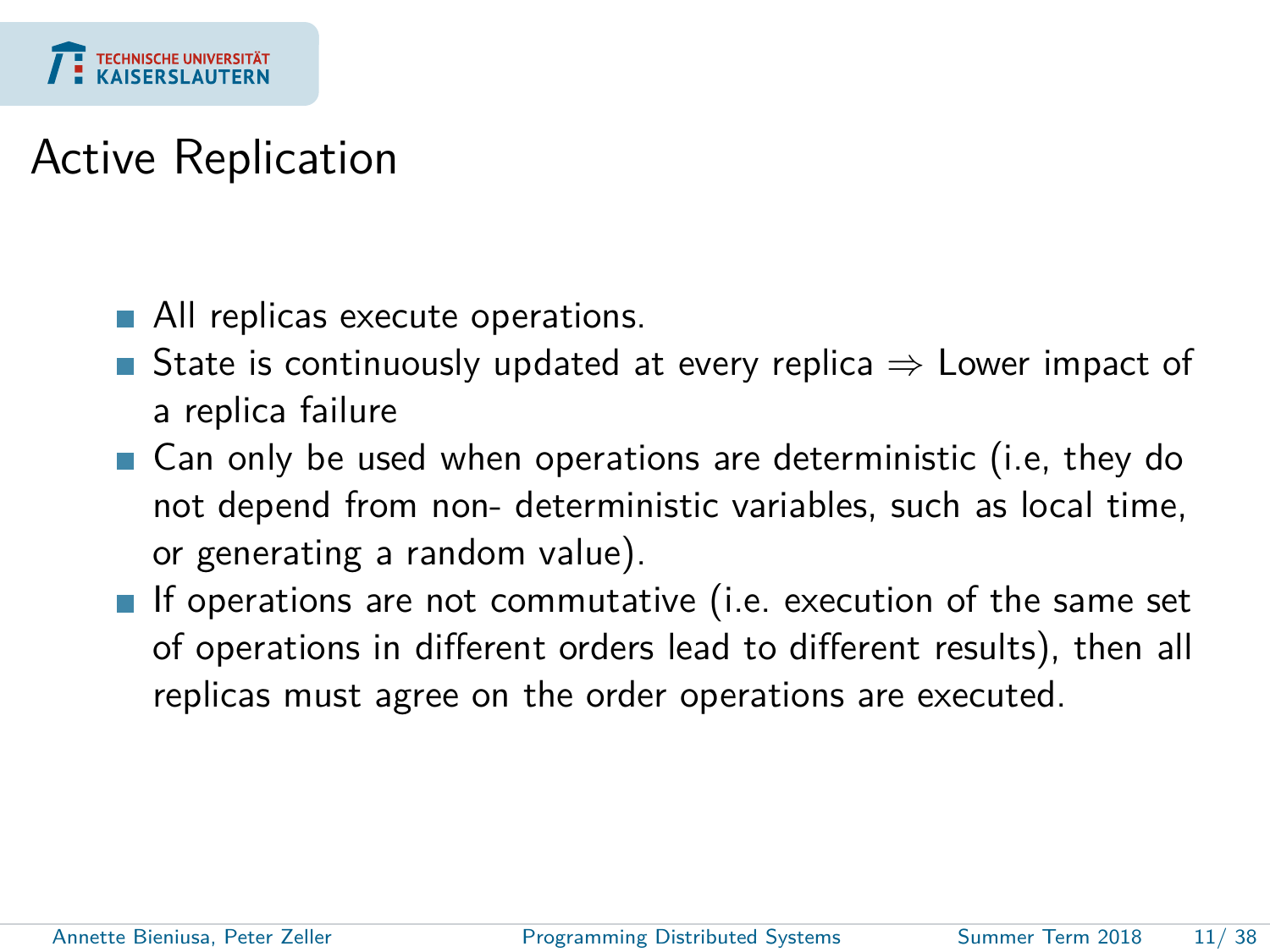

# Passive Replication

- Appropriate when operations depend on non-deterministic data or inputs (random number, local replica time, etc.)
- Load across replicas is not balanced.
	- Only one replica effectively executes the (update) operation and computes the result.
	- Other replicas only observe results to update their local state.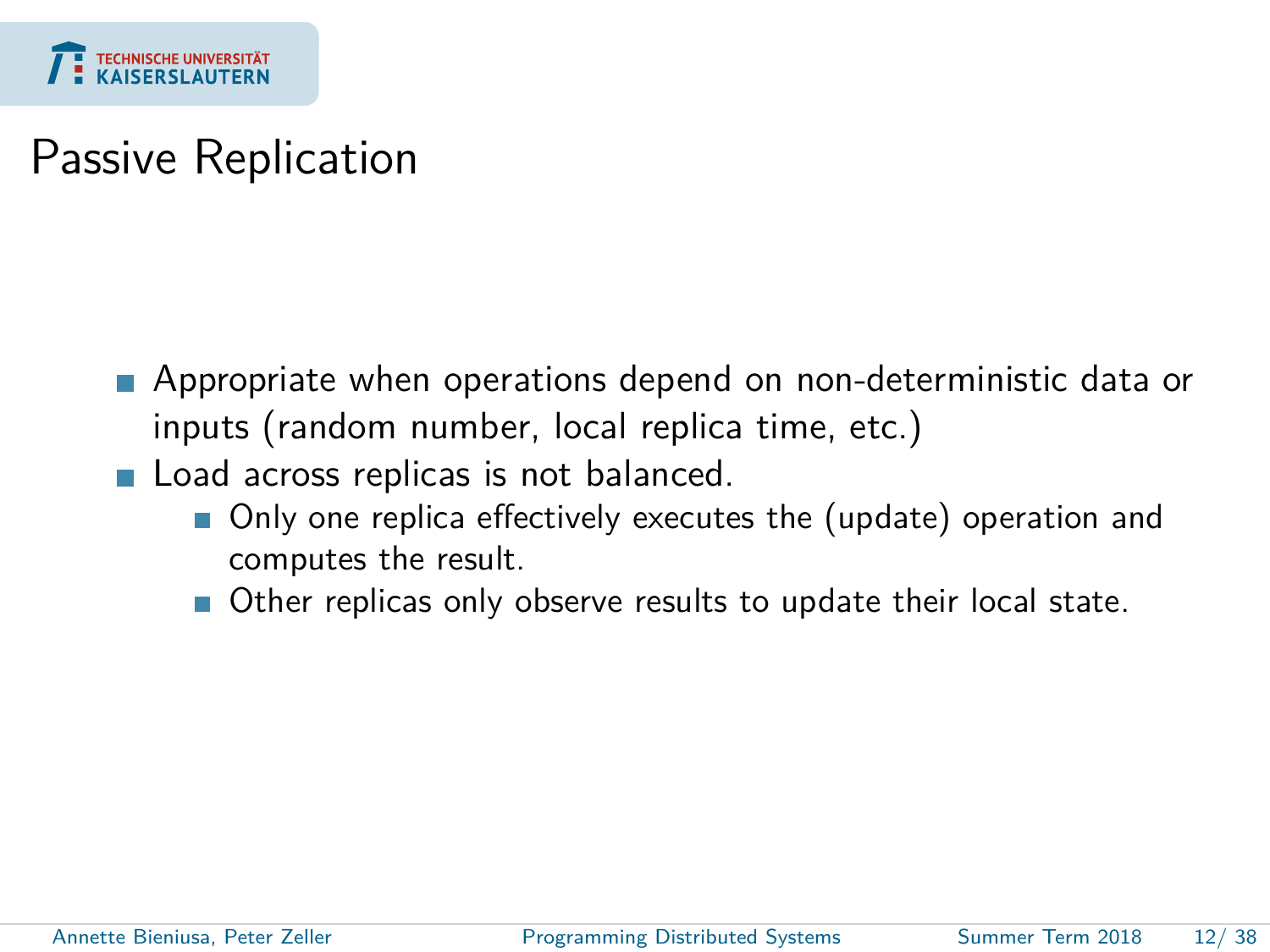

# Synchronous Replication



- Strong durability guarantees: Tolerates faults of *N* − 1 servers
- Request will be served as fast as the slowest server
- Response time is further influenced by network latency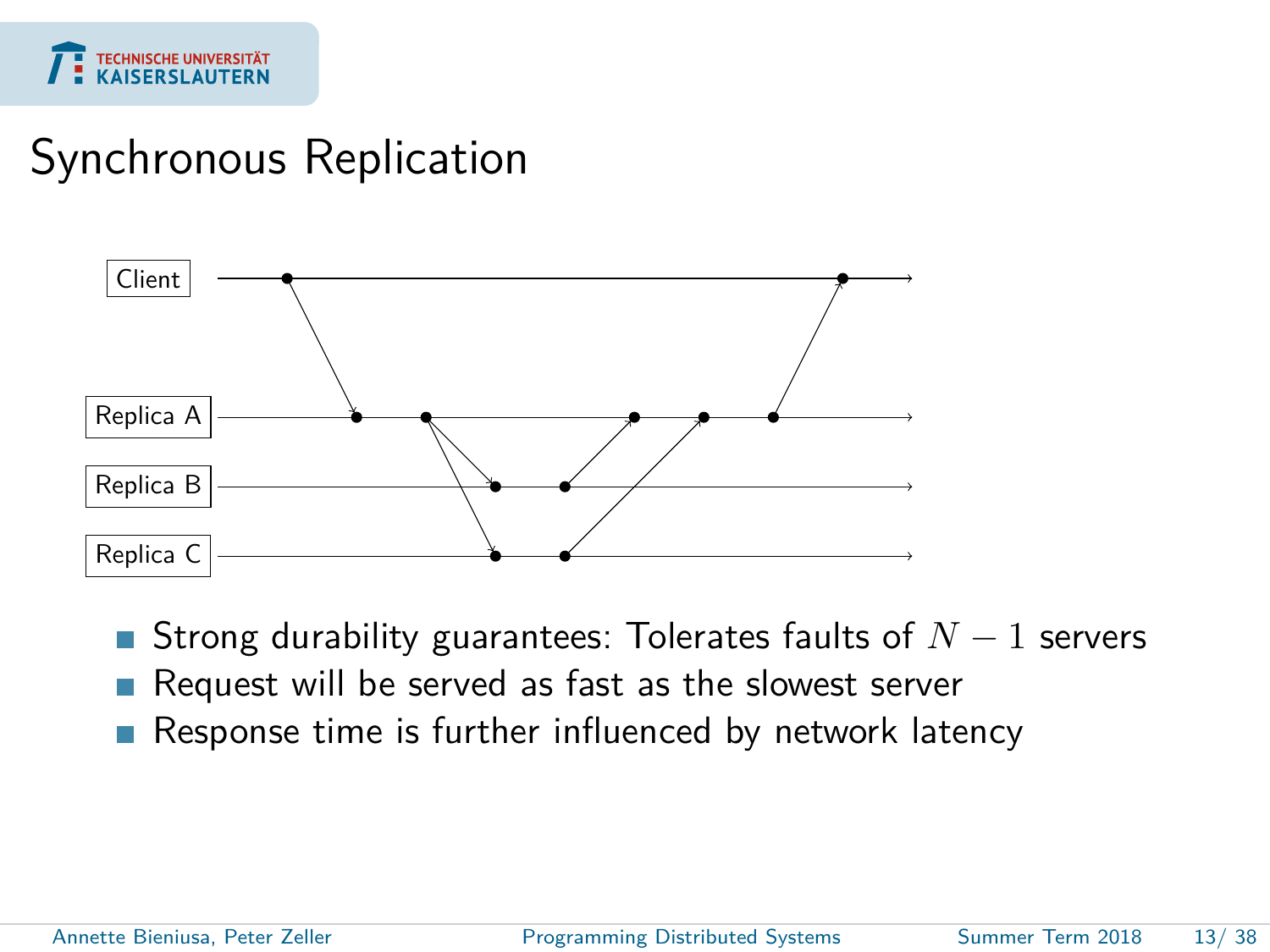

## Asynchronous replication



- Replica immediately sends back response and propagates the updates later.
- Client does not need to wait.
- Tolerant to network latencies
- Problem: Data loss if the master goes down before forwarding the update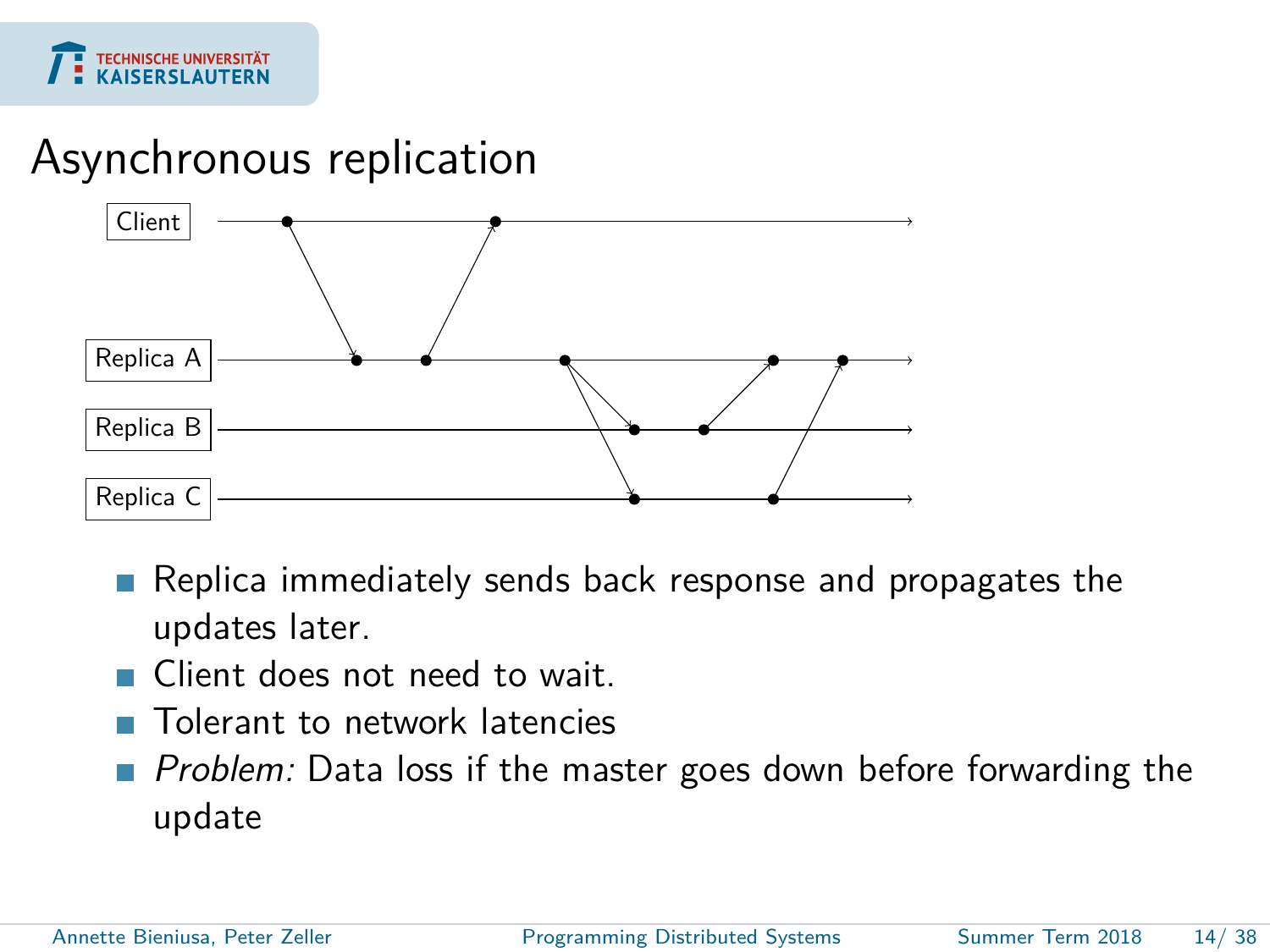

# Single-copy (Master-slave, Primary-backup, Log Shipping)

- Only a single replica, named the master/leader/coordinator, processes operations that modify the state.
- Other replicas might process client operations that only observe the state (read operations), but clients might observe stale values (depends on consistency guarantees).
- Susceptible to lost updates or incorrect updates if nodes fail at inopportune times.
- When the master fails, someone has to take over the role of master.
- If two processes believe themselves to be the master, safety properties might be compromised.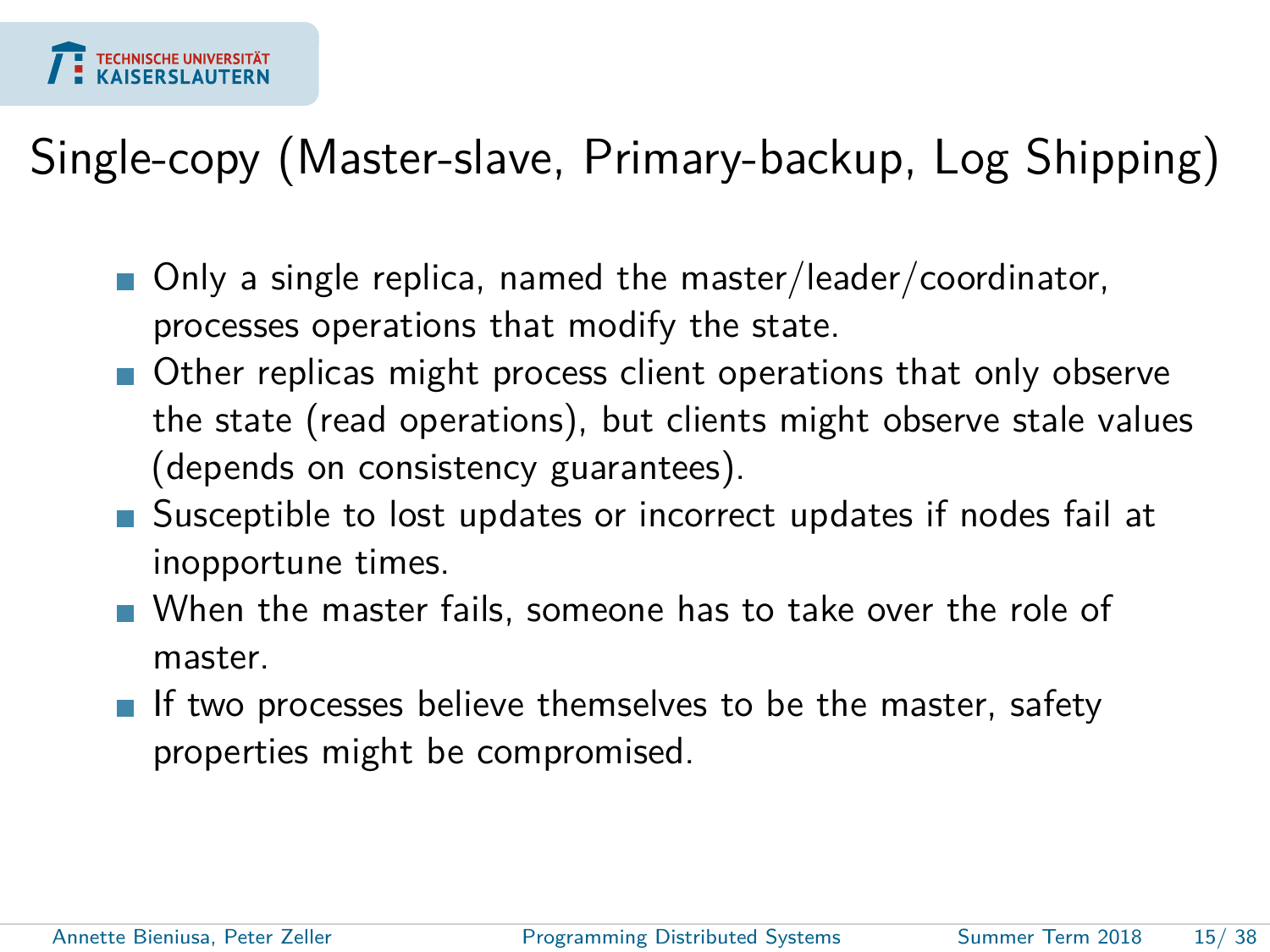

# Multi-master Systems

- Any replica can process any operation (i.e, both read and update operations)
- All replicas behave in the same way  $\Rightarrow$  better load balancing
- Problem: Divergence
	- **Multiple replicas might attempt to do conflicting operations at the** same time, which requires some form of coordination (e.g. distributed locks or other coordination protocols) that typically are expensive.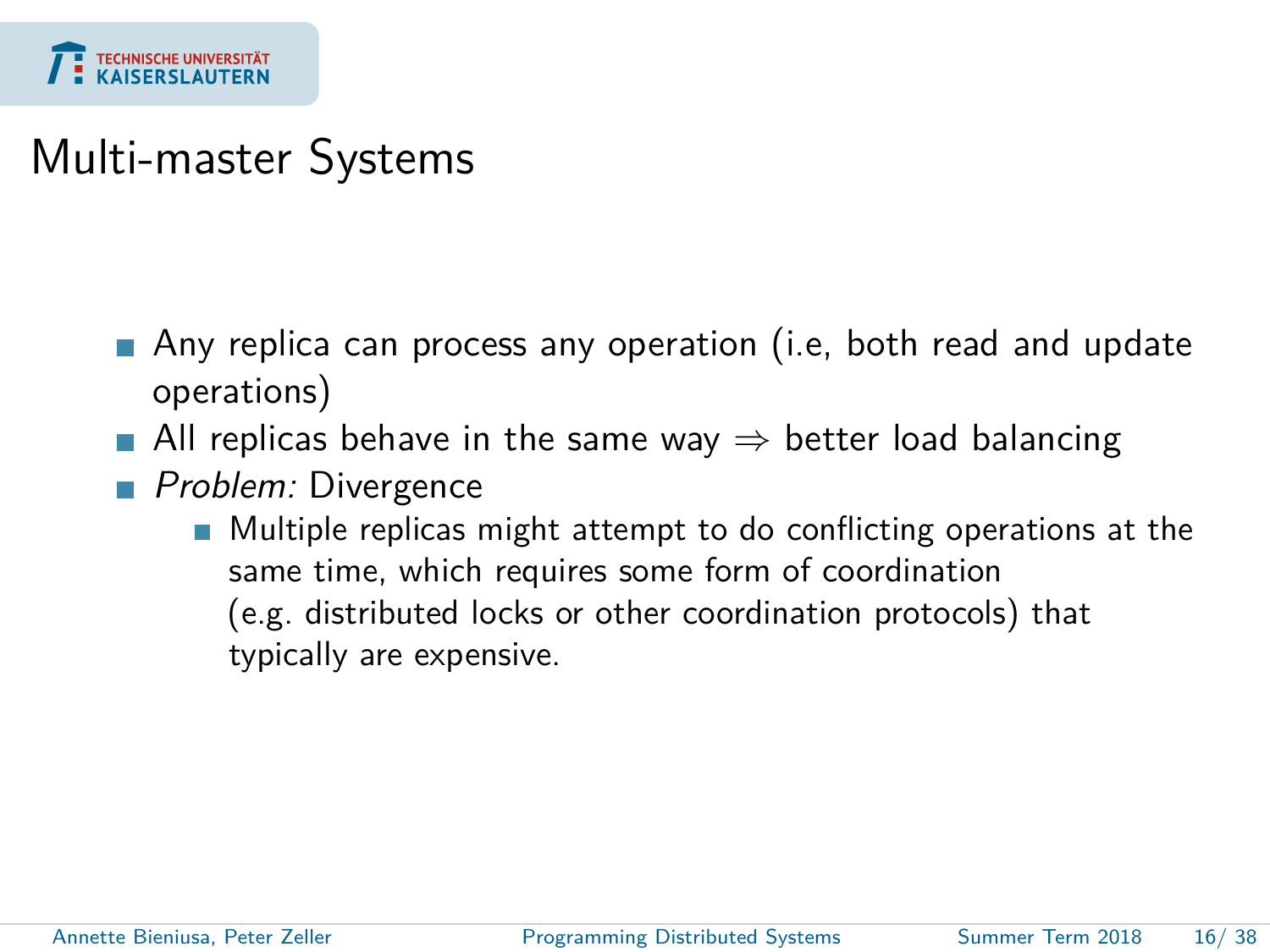

## Preventing divergence

- $\blacksquare$  Idea: Execute all operations in the same order on all replicas
- ⇒ **Atomic broadcast** (aka Total order broadcast)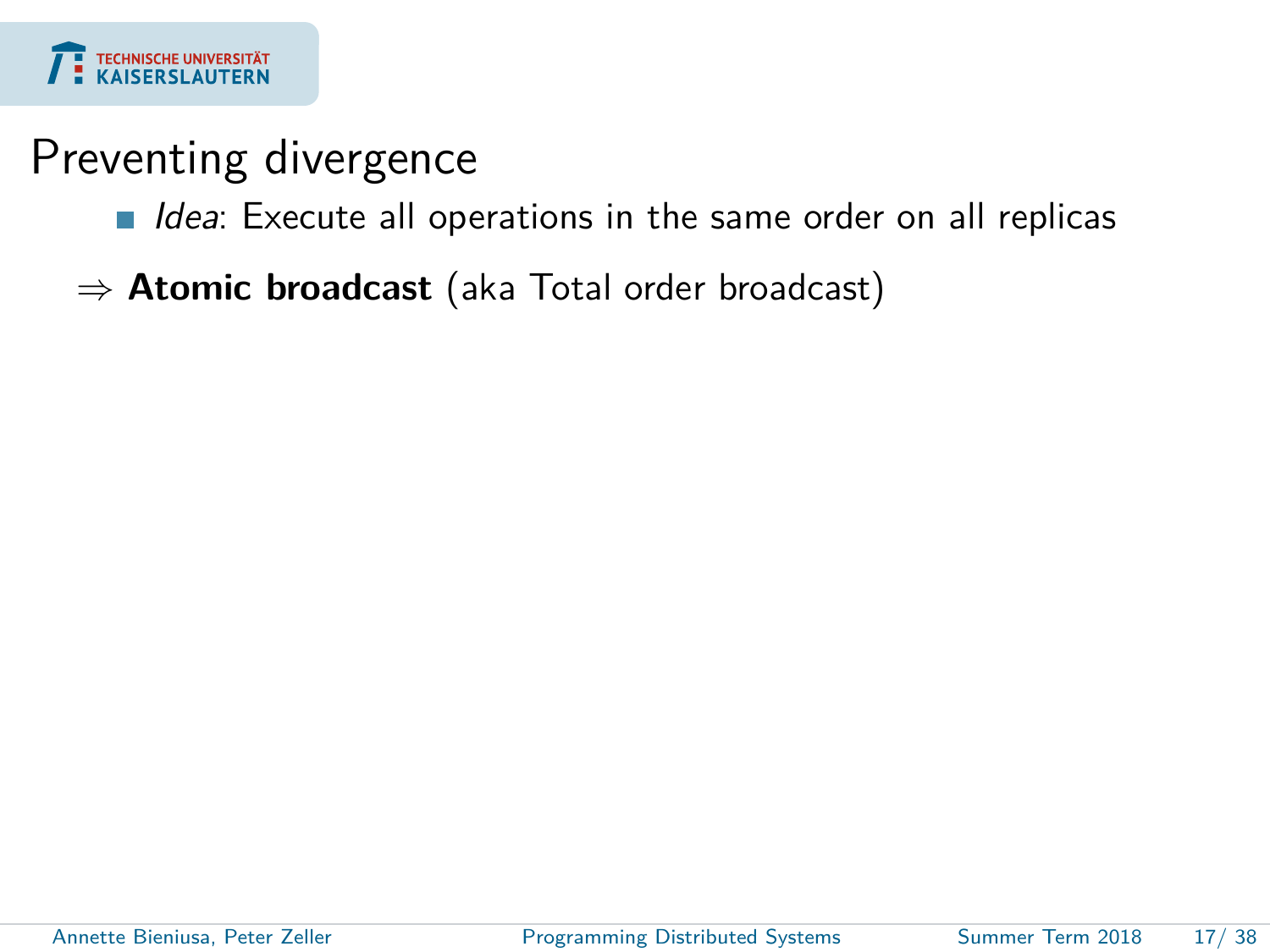

### Preventing divergence

- $\blacksquare$  Idea: Execute all operations in the same order on all replicas
- ⇒ **Atomic broadcast** (aka Total order broadcast)

Properties:

- *Validity*: If a correct process a-broadcasts message m, then it eventually a-delivers *m*.
- **Agreement:** If a correct process a-delivers message m, then all correct processes eventually a-deliver *m*.
- *Integrity*: For any message m, every process a-deliveres m at most once, and only if *m* was previously a-broadcast.
- Total order: If some process a-delivers message m before message  $m'$ , then every process a-delivers  $m'$  only after it has a-delivered *m*.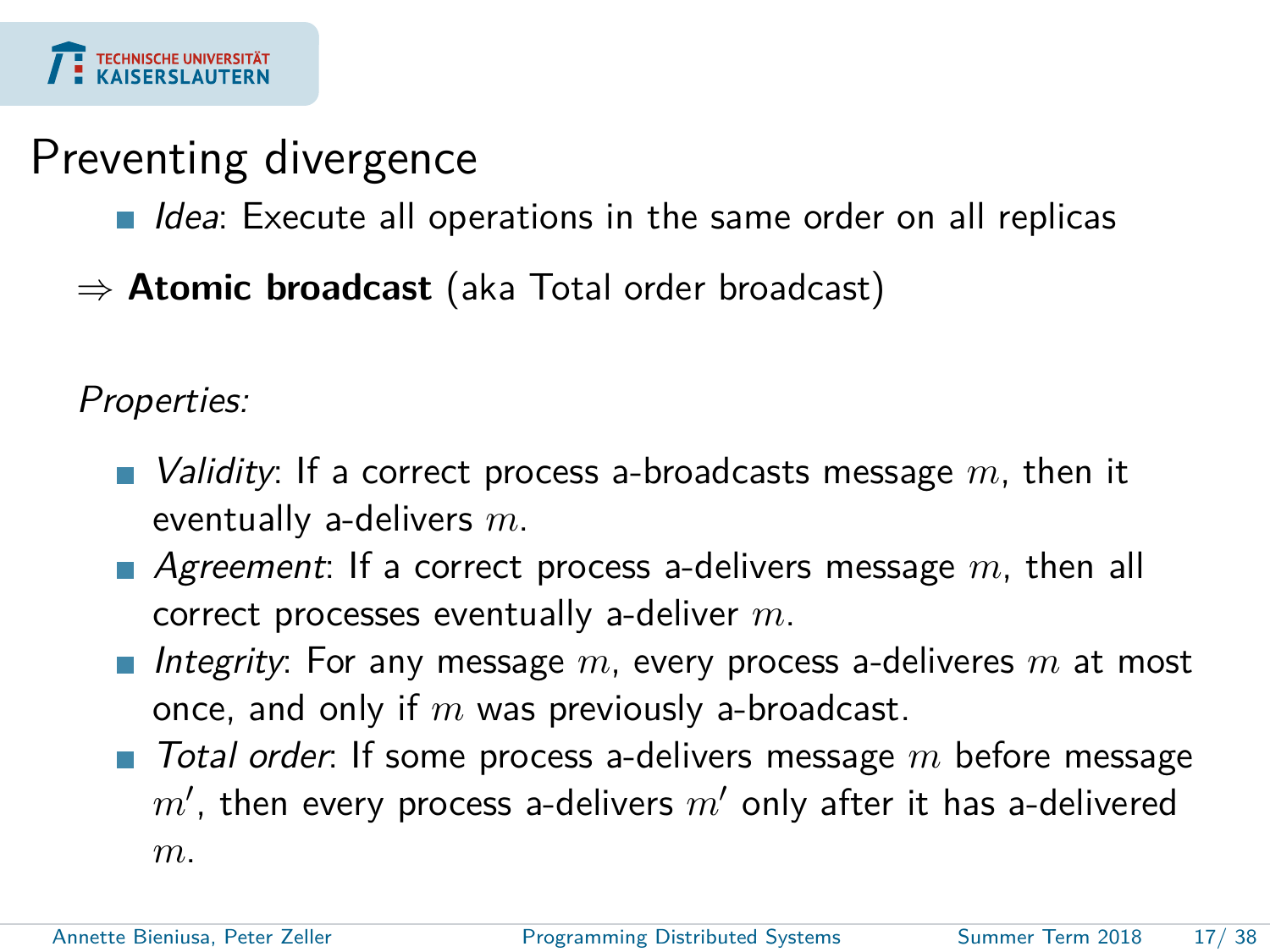# Implementing Atomic Broadcast

We rely on the **consensus** abstraction to implement atomic broadcast.

- Each process  $p_i$  has an initial value  $v_i$  ( $propose(v_i)$ ).
- All processors have to agree on common value  $v$  that is the initial value of some  $p_i$  ( $decide(v)$ ).

Properties of Consensus:

- Agreement: Every correct process must agree on the same value.
- Integrity: Every correct process decides at most one value, and if it decides some value, then it must have been proposed by some process.
- Termination: All processes eventually reach a decision.
- $\blacksquare$  *Validity*: If all correct processes propose the same value  $v$ , then all correct processes decide *v*.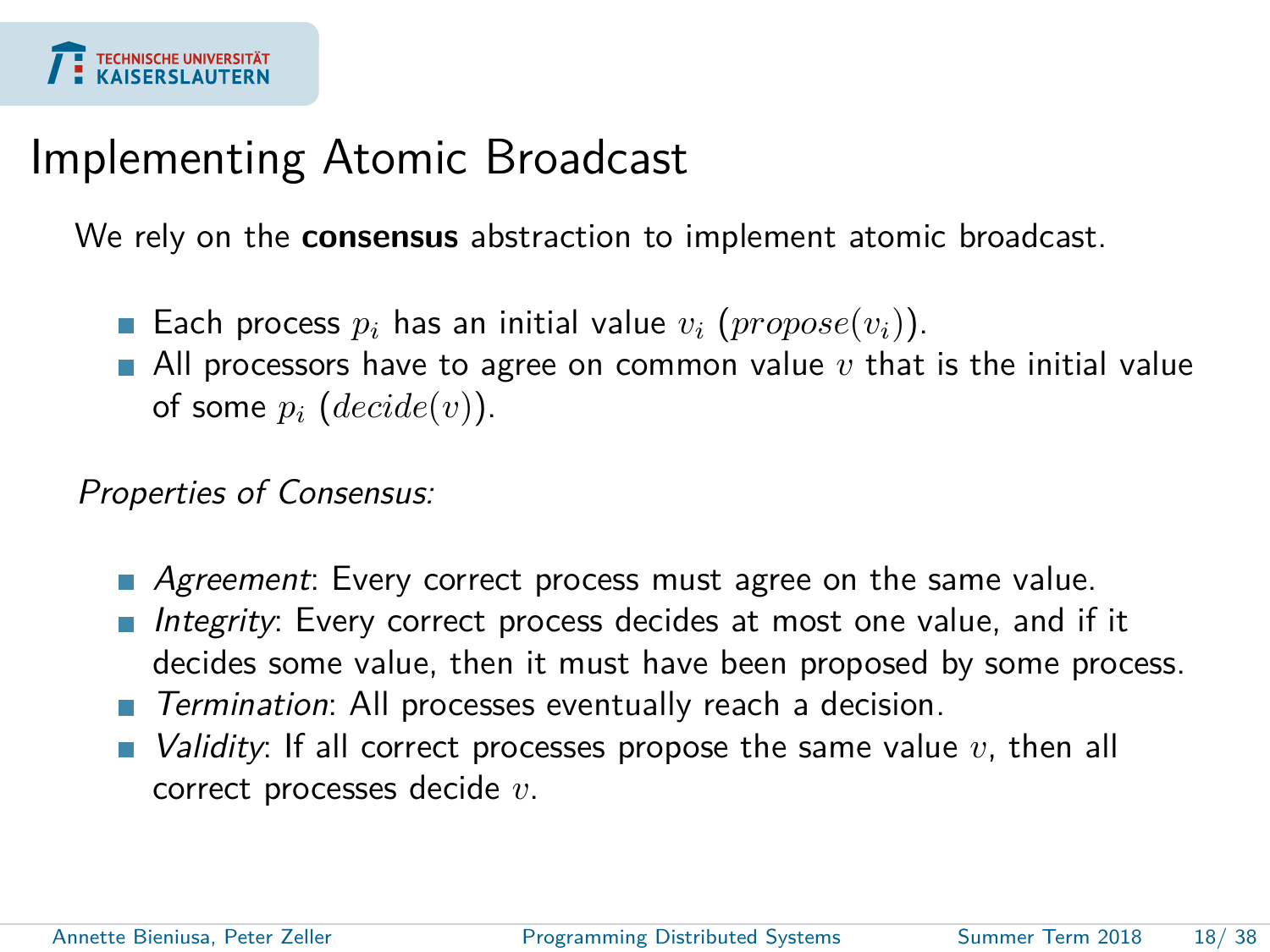

# Atomic Broadcast: Algorithm

| $k_{\mathcal{D}}$                                                           | // consensus number                                                                      |
|-----------------------------------------------------------------------------|------------------------------------------------------------------------------------------|
|                                                                             | delivered // messages a-delivered by process                                             |
|                                                                             | <b>received</b> // messages received by process                                          |
| Upon Init do:<br>$k_p \leftarrow 0$ ;<br>delivered $\leftarrow \emptyset$ ; |                                                                                          |
| received $\leftarrow \emptyset$ ;                                           |                                                                                          |
| Upon a-Broadcast (m) do                                                     |                                                                                          |
| triqqer rb-Broadcast (m) ;                                                  |                                                                                          |
| Upon rb-Deliver (m) do                                                      |                                                                                          |
|                                                                             | if ( $m \notin$ received ) then received <- received $\cup$ {m};                         |
| <b>Upon</b> received \ delivered $\neq \emptyset$ do                        |                                                                                          |
| $k_p \leftarrow k_p + 1;$                                                   |                                                                                          |
|                                                                             | undelivered $\leftarrow$ received \ delivered;                                           |
| propose $(k_p, \text{ undefined})$ ;                                        |                                                                                          |
| wait until decide $(k_p, \text{ msg } k_p)$                                 |                                                                                          |
|                                                                             | $\forall$ m in msq <sup>k</sup> p in deterministic order <b>do trigger</b> a-Deliver (m) |
|                                                                             | delivered $\leftarrow$ delivered $\cup$ msq <sup>kp</sup>                                |

÷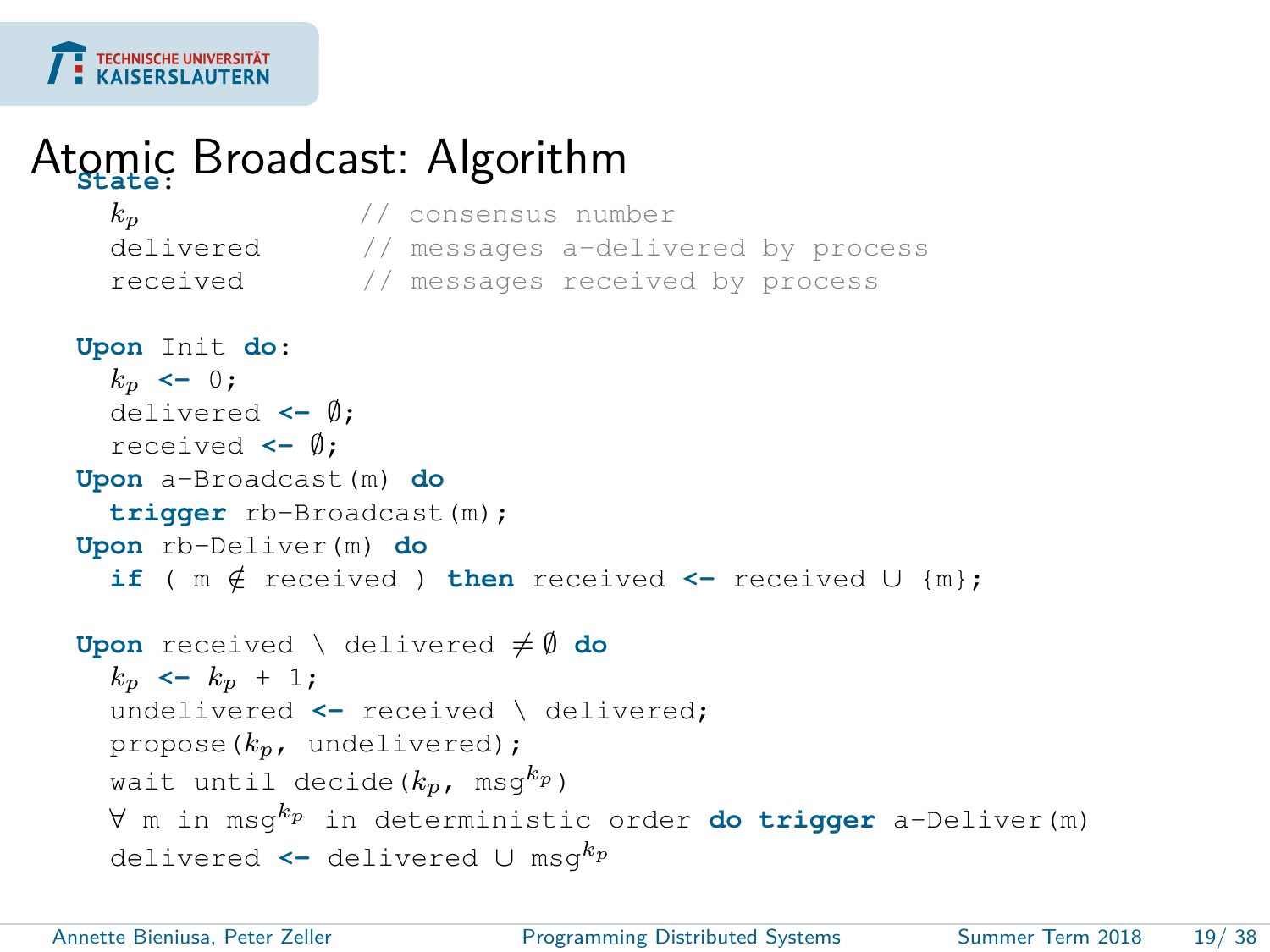

- Every process executes a sequence of consensus, numbered 1, 2, . . .
- Initial value for each consensus for the process is the set of messages received by *p* but not yet a-delivered.
- $\emph{msg}^k$  ist set of messages decided by consensus numbered  $k$ 
	- **Each process a-delivers the messages in**  $msq^k$  before the messages in  $msq^{k+1}$
	- More than one message may be a-delivered by one instance of consensus!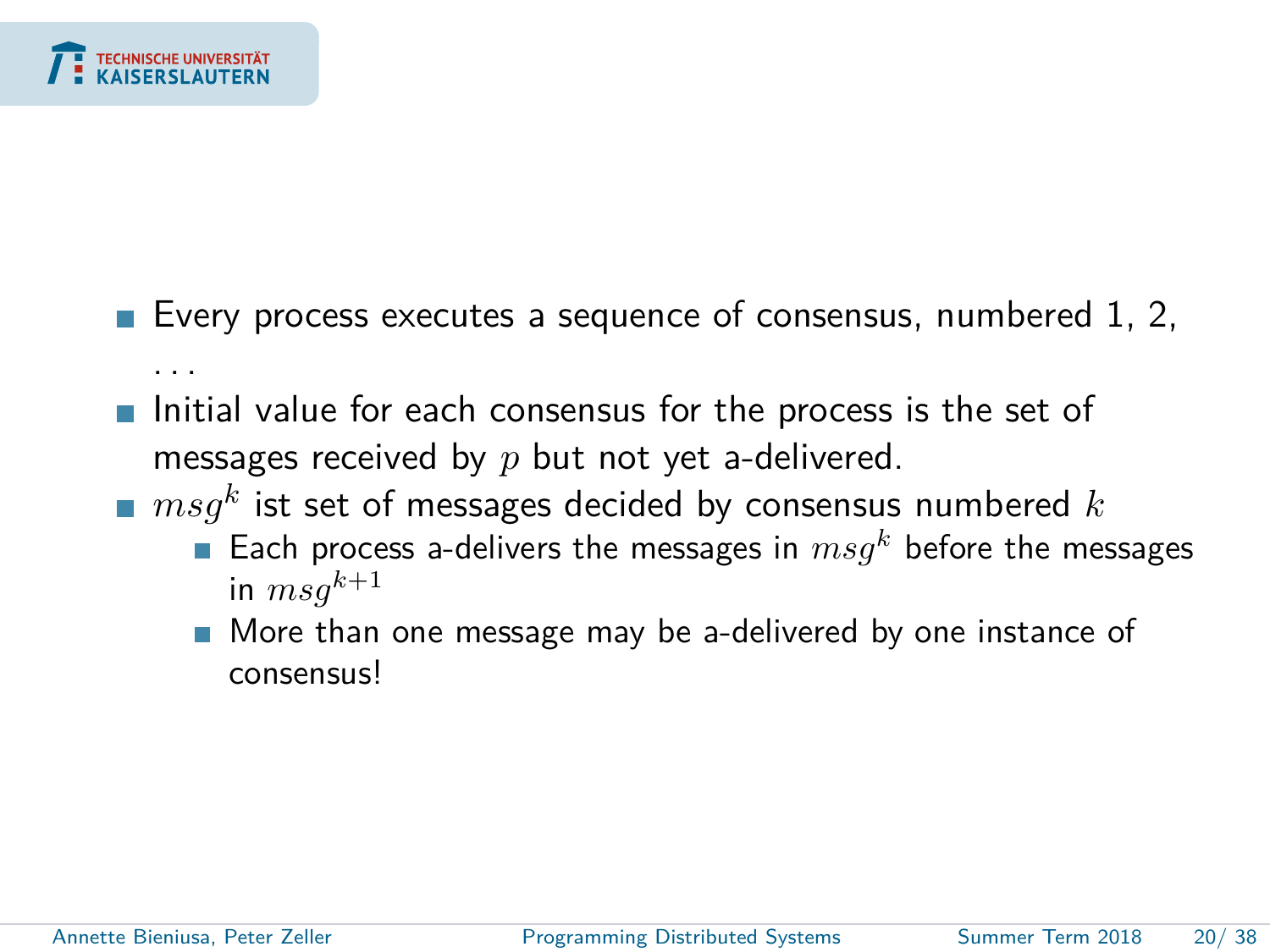

# Question

How do you solve consensus in

- an asynchronous model **T**
- with crash-fault m.
- and (at least) one failing process?  $\overline{\phantom{a}}$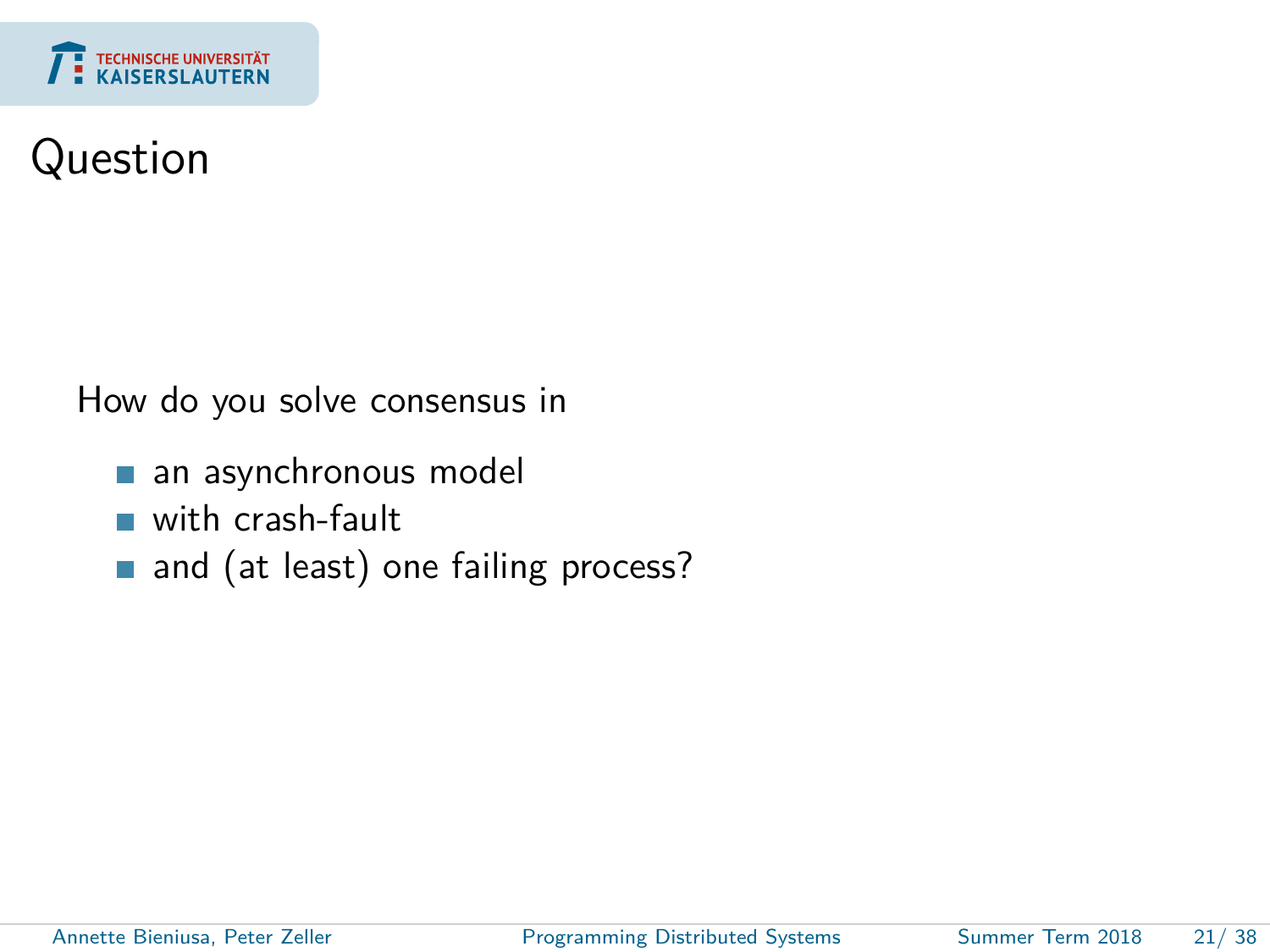

# **Impossibility of Distributed Consensus with One Faulty Process**

#### MICHAEL J. FISCHER

Yale University, New Haven, Connecticut

#### NANCY A. LYNCH

Massachusetts Institute of Technology, Cambridge, Massachusetts

#### **AND**

#### MICHAEL S. PATERSON

University of Warwick, Coventry, England

Annette Bieniusa, Peter Zeller [Programming Distributed Systems](#page-0-0) Summer Term 2018 22/ 38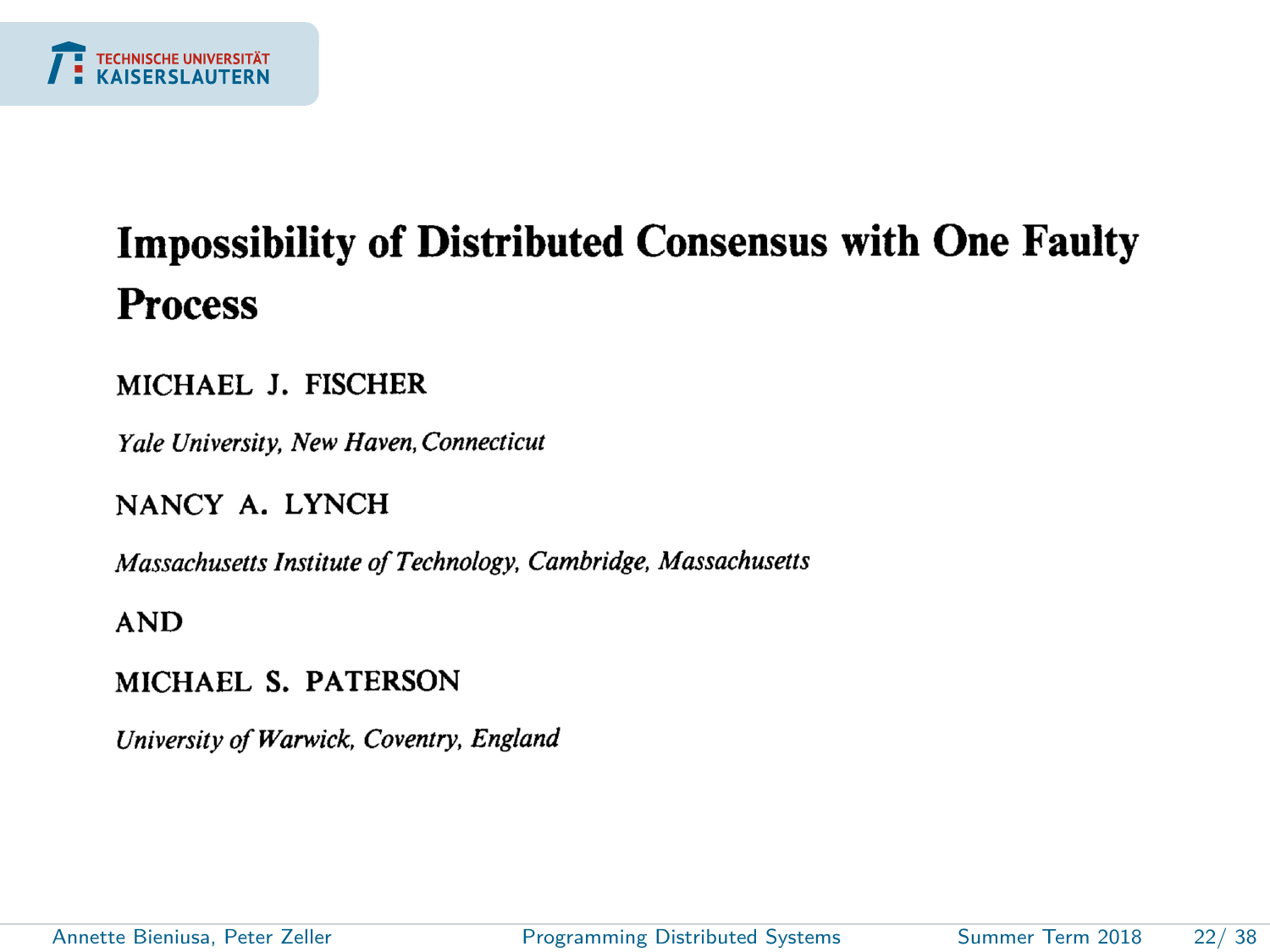

# The FLP Theorem

2001 Dijkstra prize for the most influential paper in distributed computing

Theorem[\[2\]](#page-39-1)

There is no deterministic protocol that solves consensus in an asynchronous system in which a single process may fail by crashing.

Annette Bieniusa, Peter Zeller [Programming Distributed Systems](#page-0-0) Summer Term 2018 23/ 38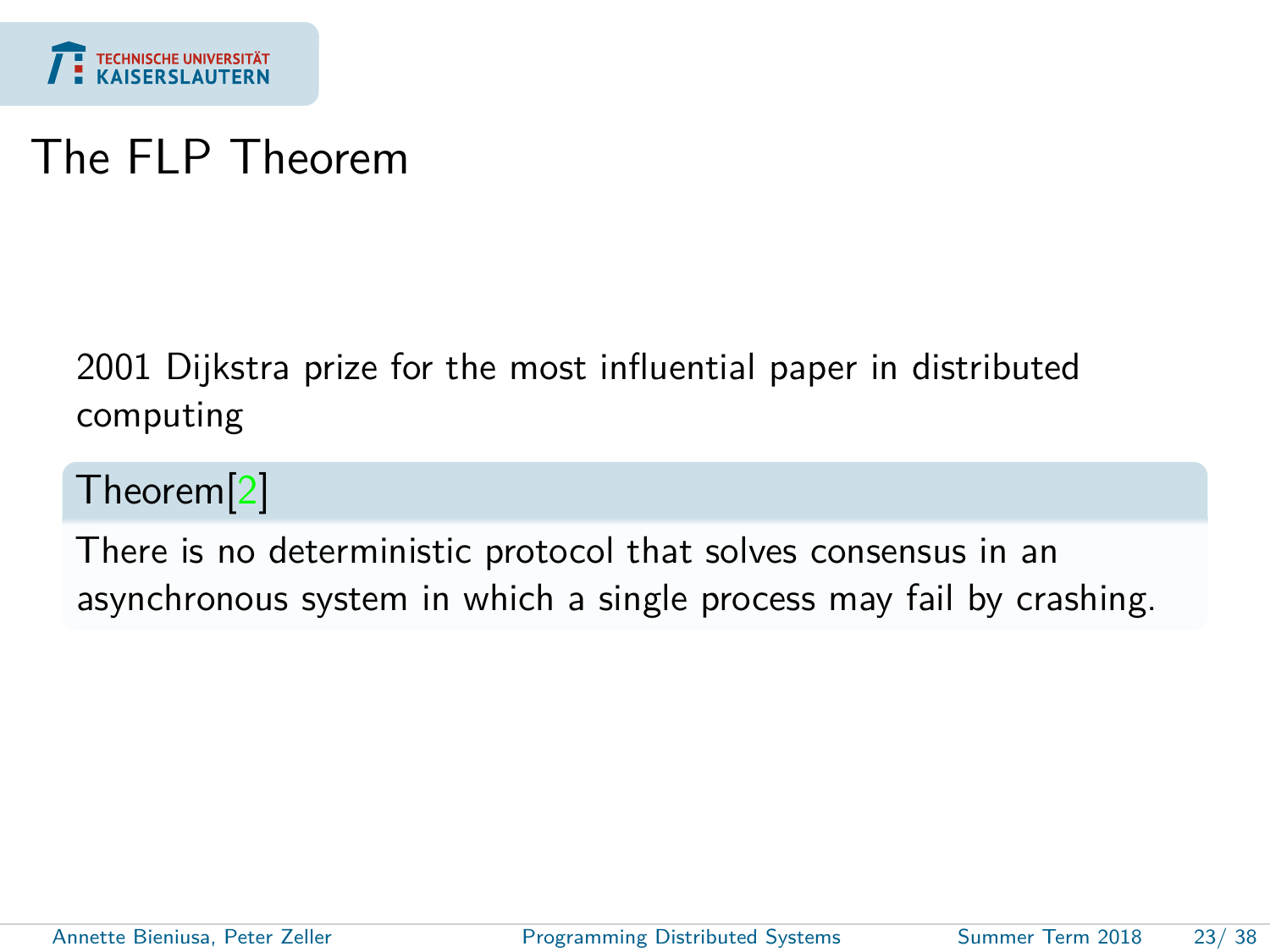

# Proof Idea

Idea: We construct a run where

- at most one process is faulty
- every message is eventually delivered
- **but no processor eventually decides**

We will now present the essential steps in the proof.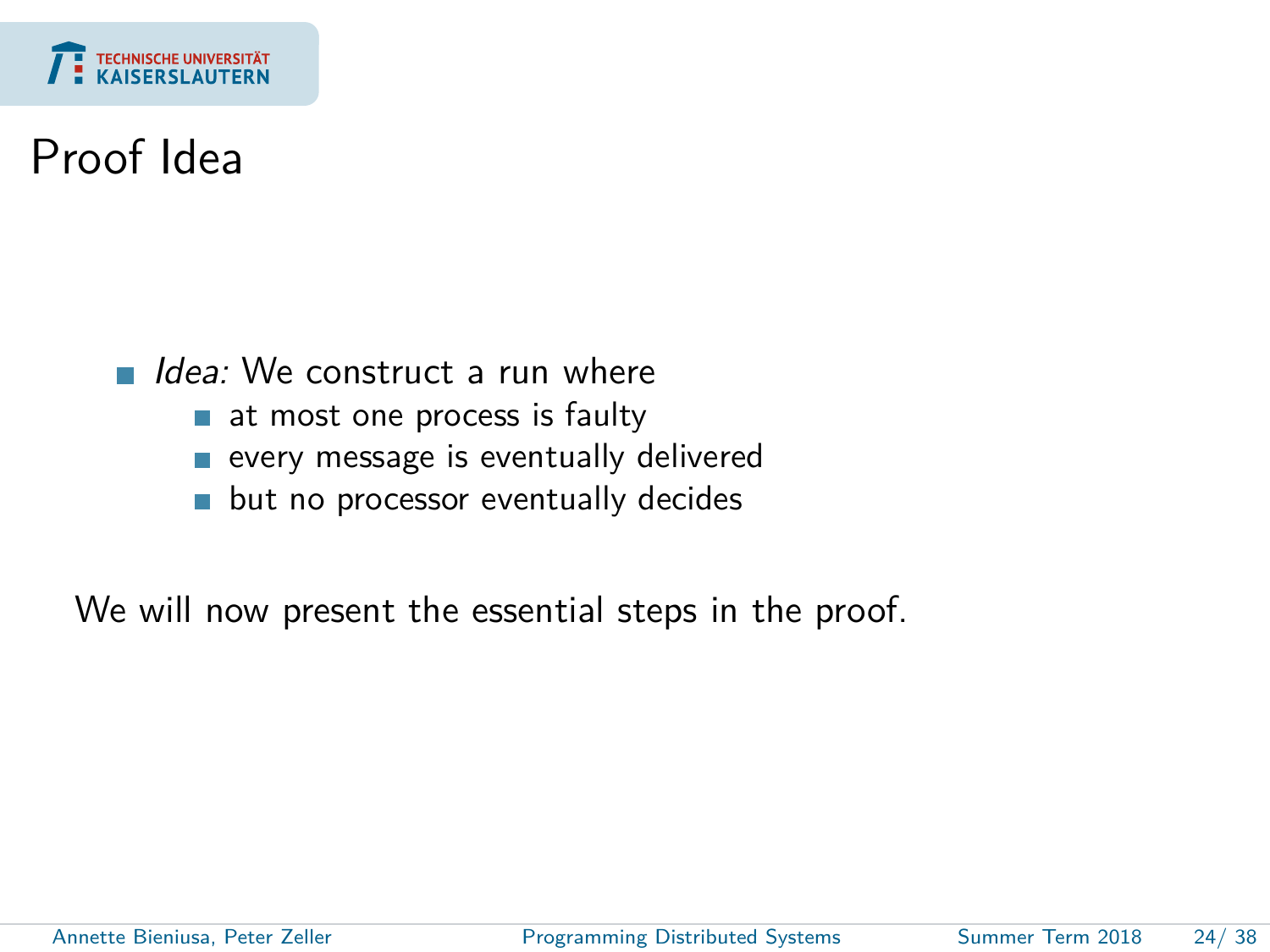

# FLP: System model

We will use here a slightly different model that simplifies the proof.

- $N \geq 2$  processes which communicate by sending messages
- Message  $(p, m)$  where  $p$  is receiver and  $m$  content of the message
- **Message are stored in abstract message buffer** 
	- *send*(*p*, *m*) places message in buffer
	- *receive*(p) randomly removes a message from buffer and hands it to *p* or hands "empty messag" to *p*
- Models asynchronous message delivery with arbitrary delay!
- Requirement: Every message is eventually delivered (i.e. no message loss)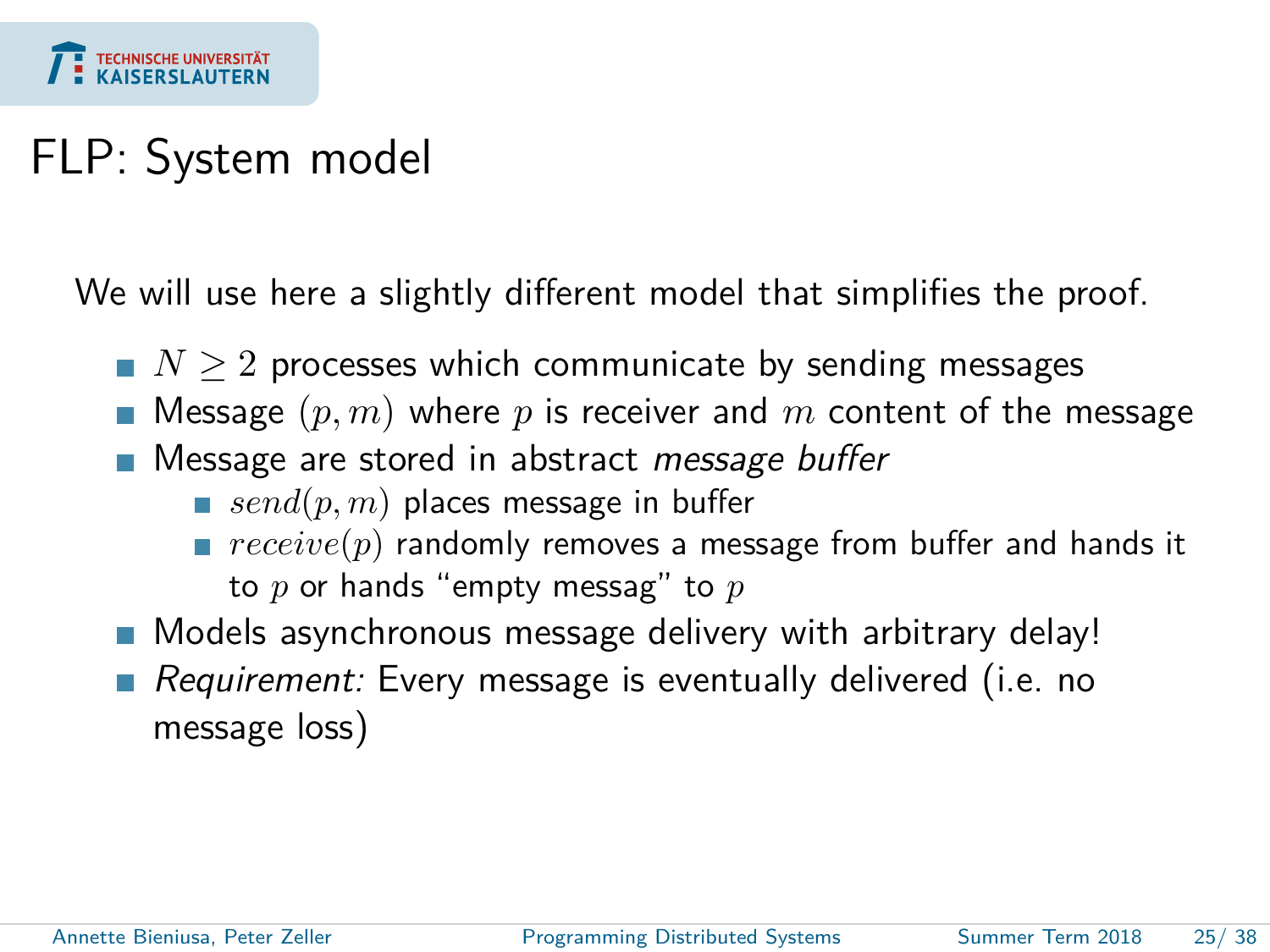

# FLP: Configurations

- A configuration is the internal state of all processors  $+$  contents of message buffer.
- In each step, a processor p performs a  $receive(p)$ , updates its state deterministically, and potentially sends messages. We call such a step an event *e*.
- An execution is defined by a (possibly infinite) sequence of events, starting from some initial configuration *C*.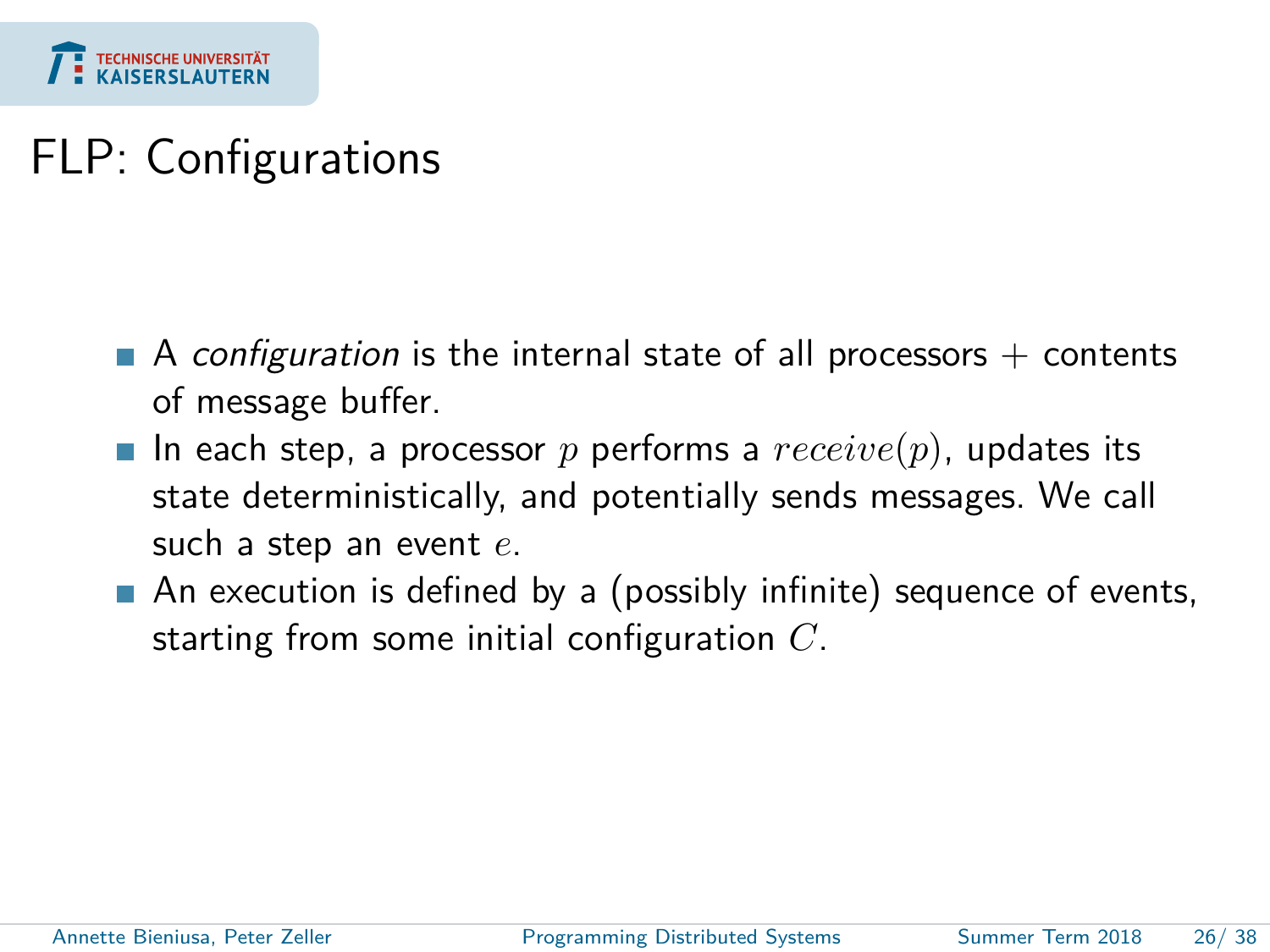

# FLP: Assumptions

- **Termination**: All correct nodes eventually decide.
- **Agreement**: In every config, decided nodes have decided same value (here: 0 or 1).
- **Non-triviality** (Weak Validity):
	- There exists one possible input config with outcome decision 0, and
	- $\blacksquare$  There exists one possible input config with outcome decision 1
		- For example, input "0,0,1"  $\rightarrow$  0 while "0,1,1"  $\rightarrow$  1
		- Validity implies non-triviality ("0,0,0" must  $\rightarrow$  0 and "1,1,1" must  $\rightarrow$  1)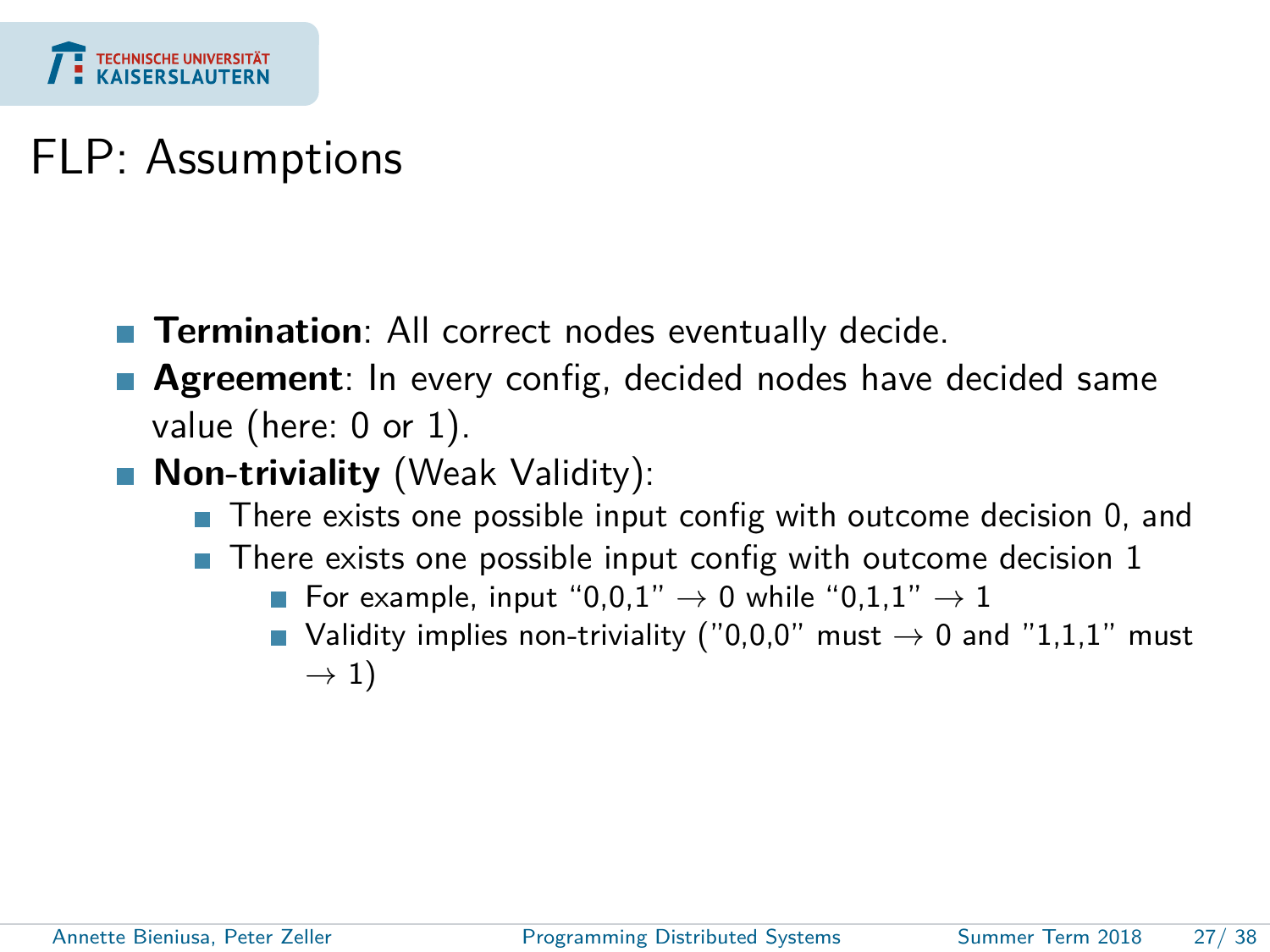

# FLP: Bivalent Configurations

- 0-decided configuration: A configuration with decide "0" on some process
- 1-decided configuration: A configuration with decide "1" on some process
- 0-valent configuration: A config in which every reachable decided configuration is a 0-decide
- **1**-valent configuration: A config in which every reachable decided configuration is a 1-decide
- **Bivalent configuration**: A configuration which can reach a 0-decided **and** 1-decided configuration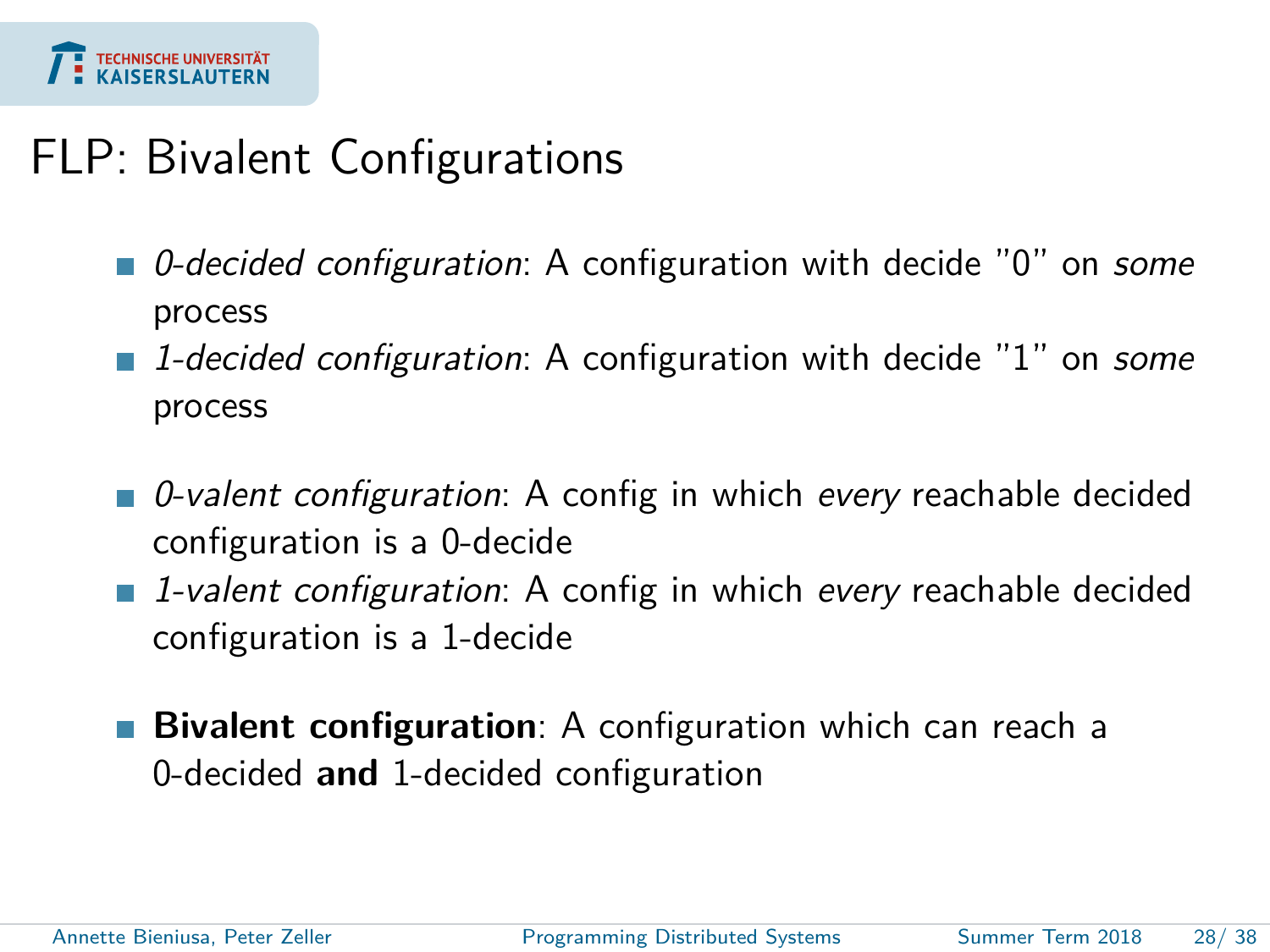

# FLP: Bivalent Initial Configuration

### Lemma 1

Any algorithm that solves the consensus with at most one faulty process has an initial bivalent configuration.

Annette Bieniusa, Peter Zeller [Programming Distributed Systems](#page-0-0) Summer Term 2018 29/38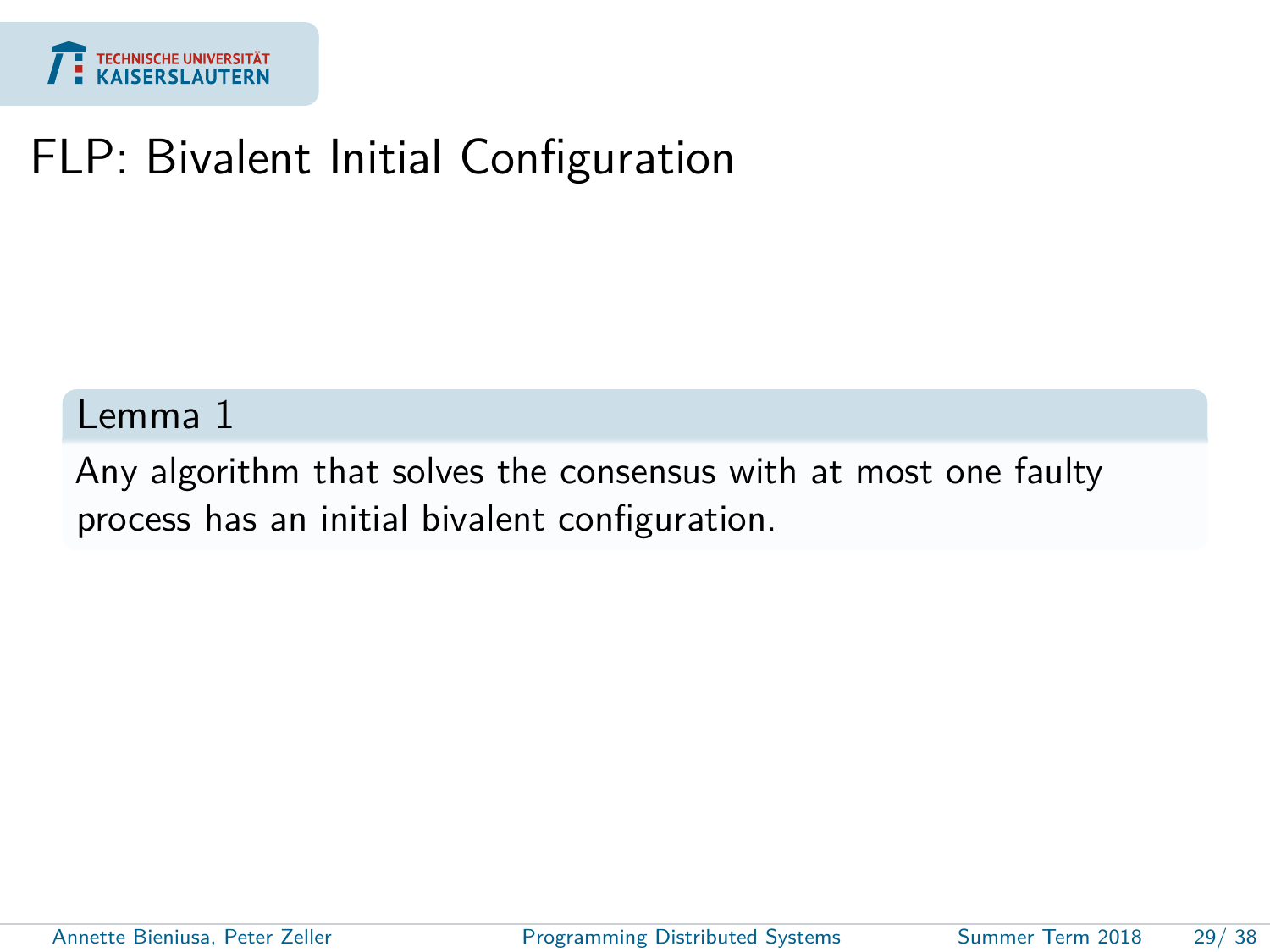

# FLP: Staying Bivalent

### Lemma 2

Given any bivalent config *C* and any event e applicable in *C*, there exists a reachable config  $C'$  where  $e$  is applicable, and  $e(C')$  is bivalent.



Annette Bieniusa, Peter Zeller [Programming Distributed Systems](#page-0-0) Summer Term 2018 30/ 38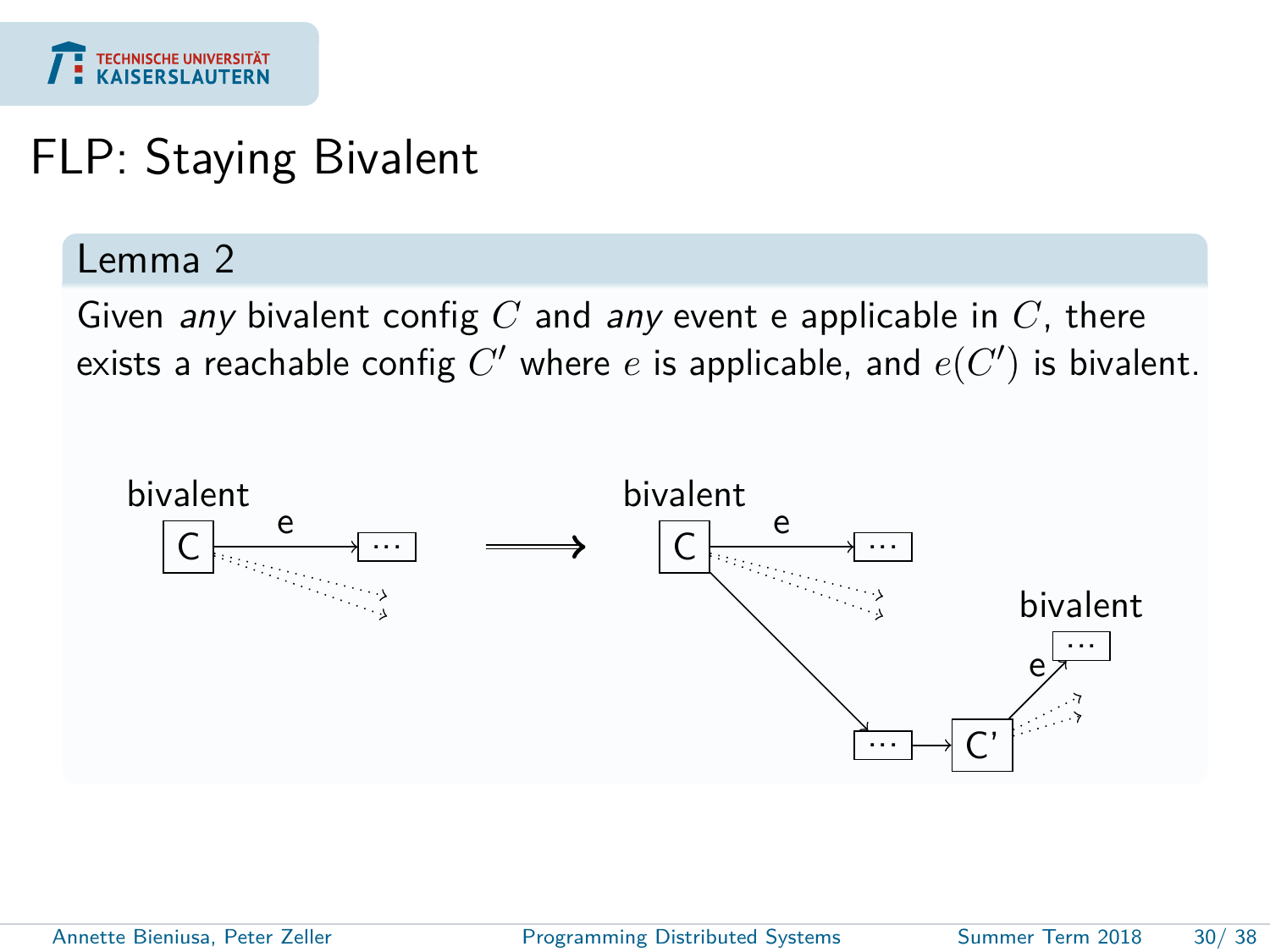

## FLP: Proof of Theorem

- 1. Start in an initial bivalent config (Lemma 1).
- 2. Given the bivalent config, pick the event *e* that has been applicable longest.
	- Pick the path taking us to another config where *e* is applicable (might be empty).
	- **Apply** *e*, and get a bivalent config (Lemma 2).

3. Repeat 2.

### **Termination violated.**

Annette Bieniusa, Peter Zeller **[Programming Distributed Systems](#page-0-0)** Summer Term 2018 31/38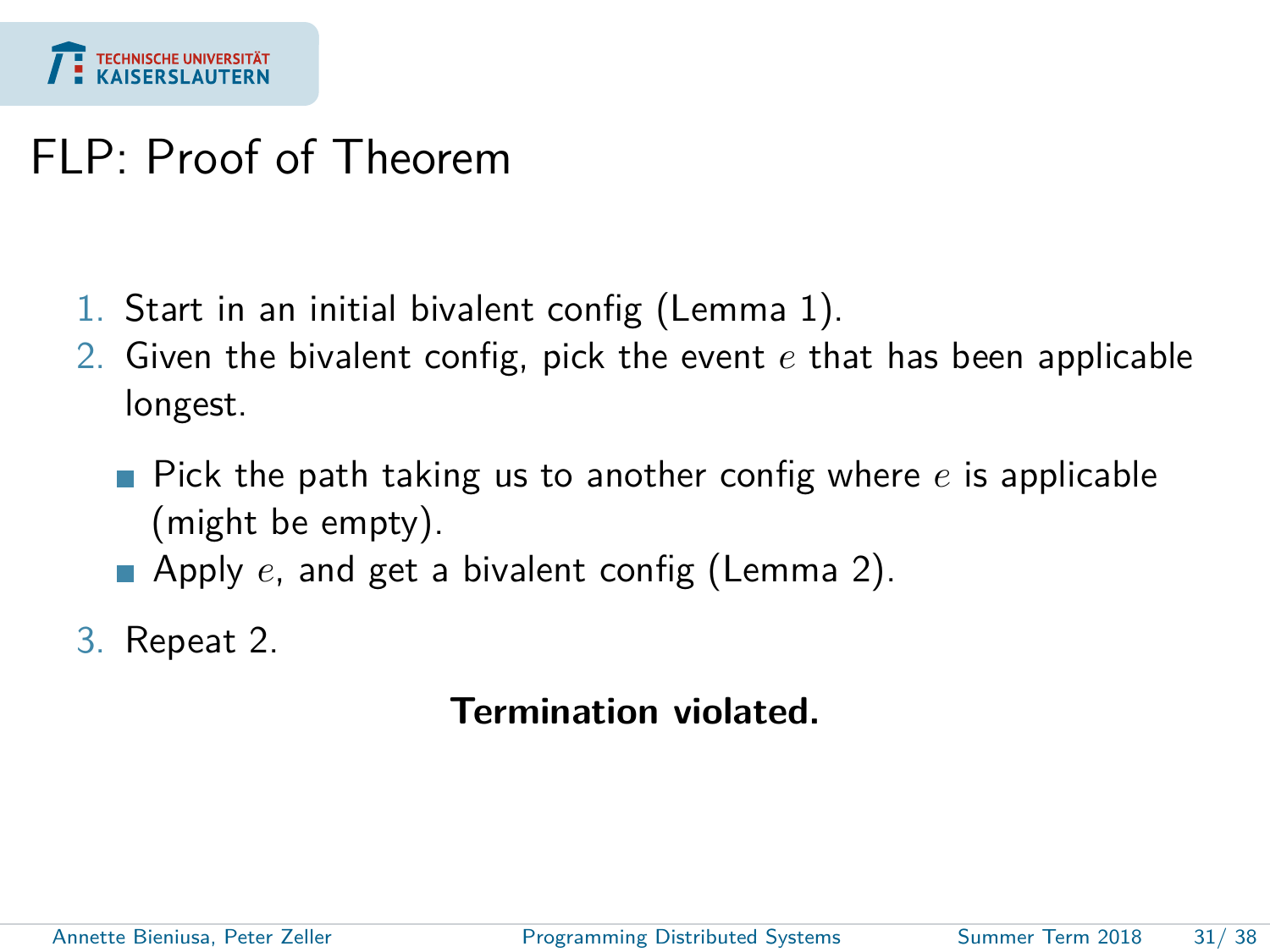<span id="page-32-0"></span>

# [What now?](#page-32-0)

ł

Annette Bieniusa, Peter Zeller [Programming Distributed Systems](#page-0-0) Summer Term 2018 32/ 38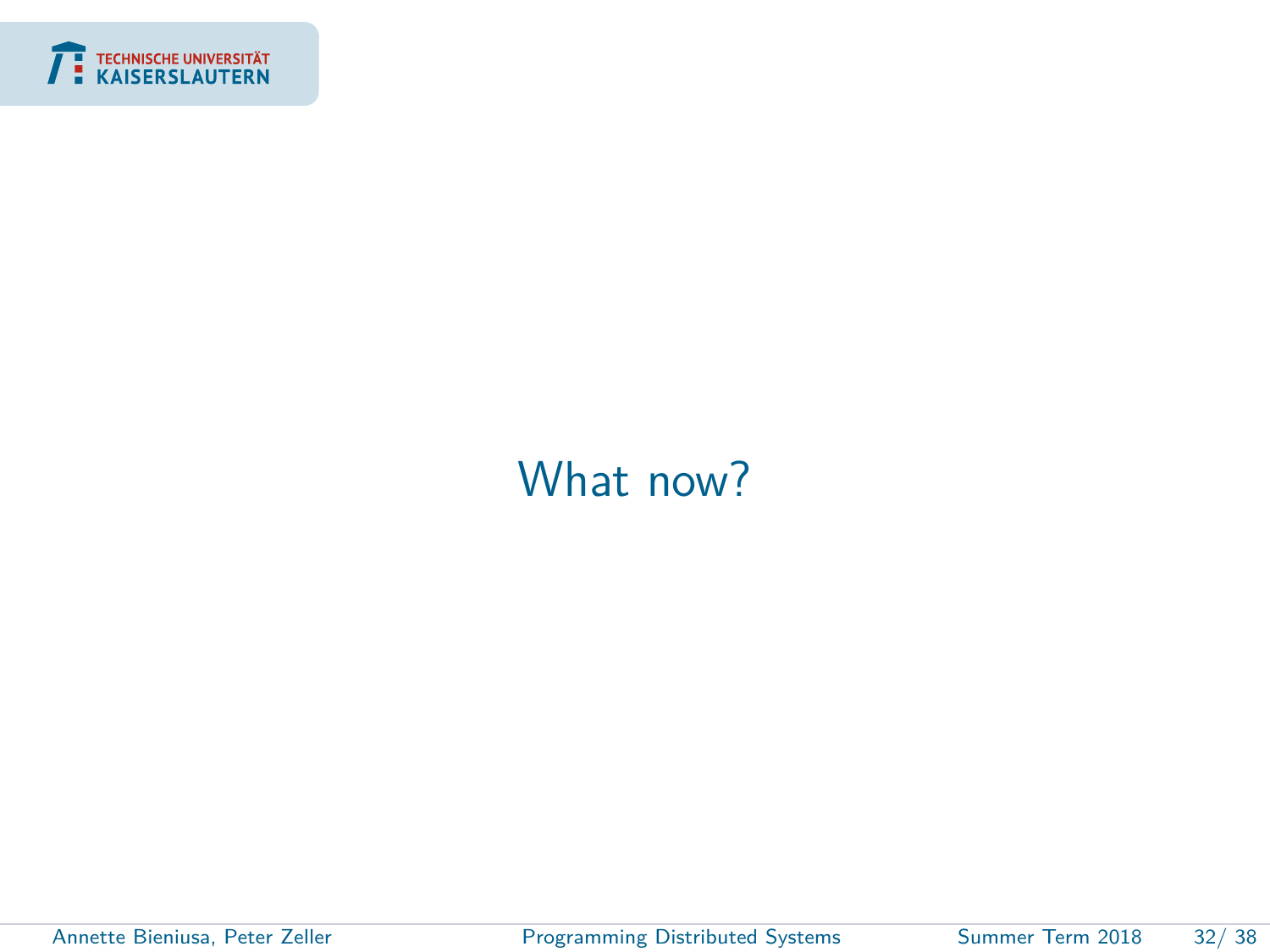

# Equivalence of Atomic Broadcast and Consensus

- Bad news:
	- One can build Atomic Broadcast with Consensus
	- One can build Consensus with Atomic Broadcast (how?).

Consensus and Atomic Broadcast are equivalent problems in a system with reliable channels.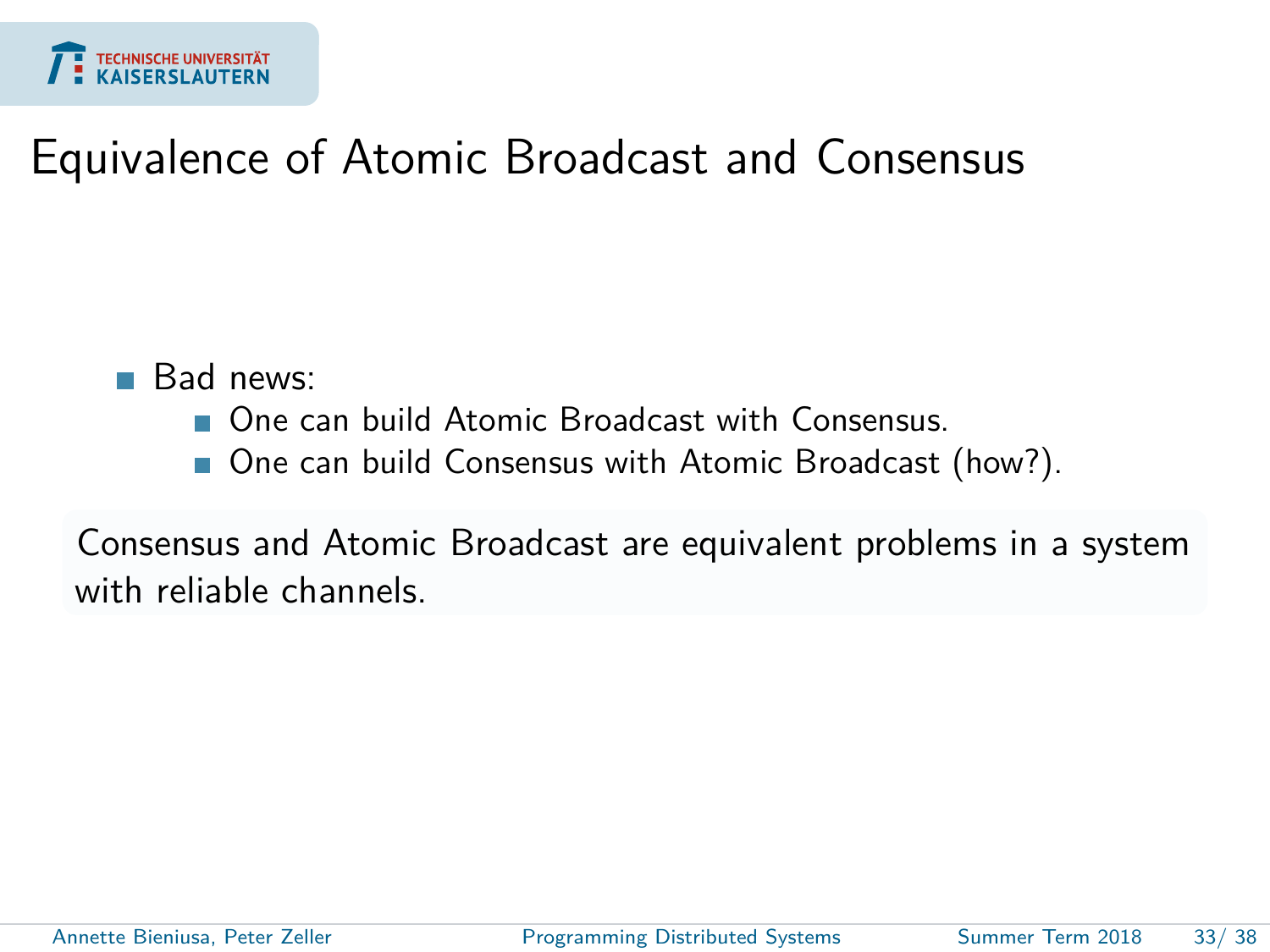

# Impossibility of Consensus is different from the halting problem! Or isn't it?

- In reality, scheduling of processes is rarely done in the most unfavorable way.
- The problem caused by an unfavorable schedule is transient, not permanent.
- Re-formulation of consensus impossibility:

Any algorithm that ensures the safely properties of consensus could be delayed indefinitely during periods with no synchrony.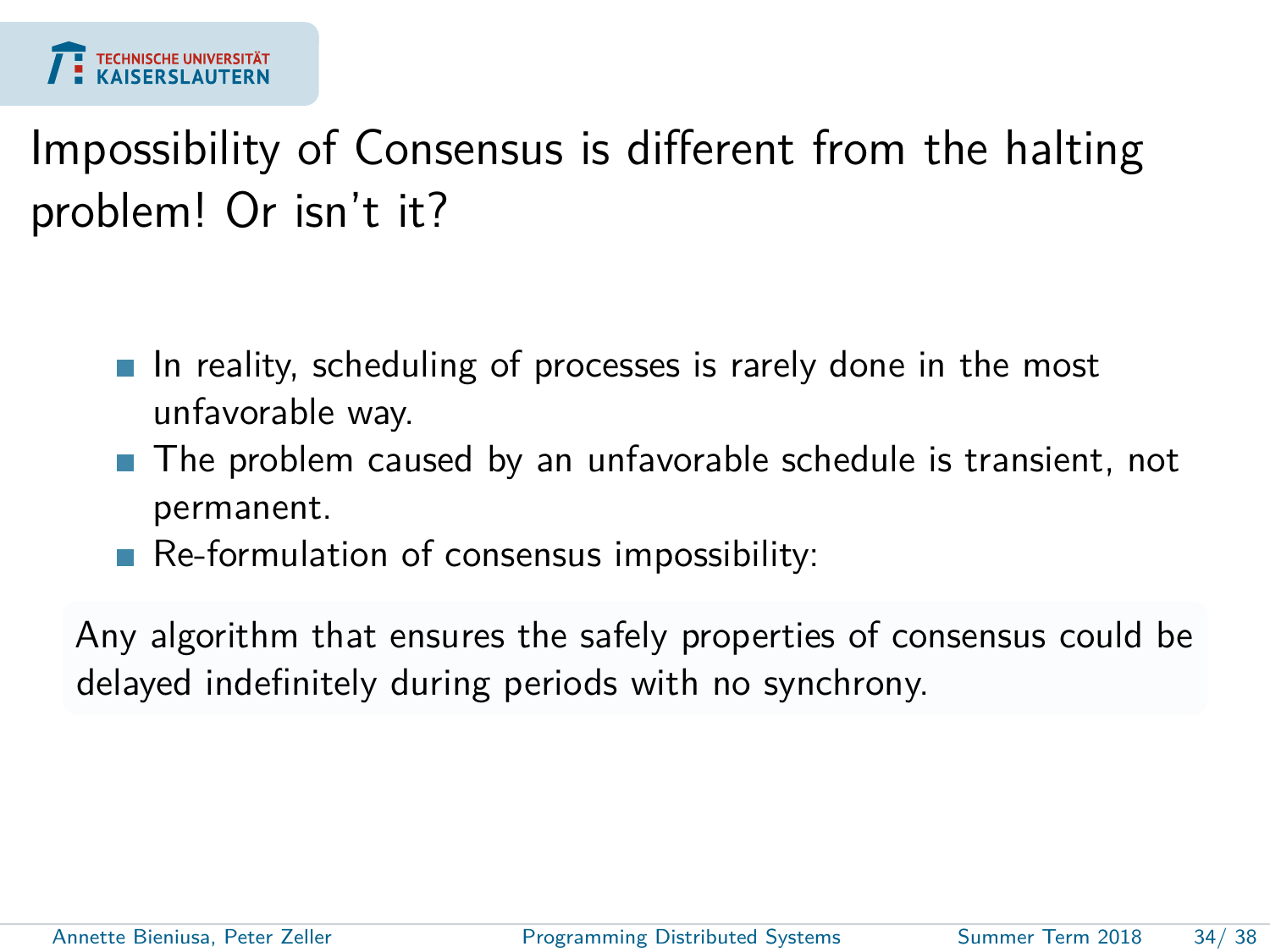

# Circumventing FLP

By relaxing the specification of Consensus obviously . . .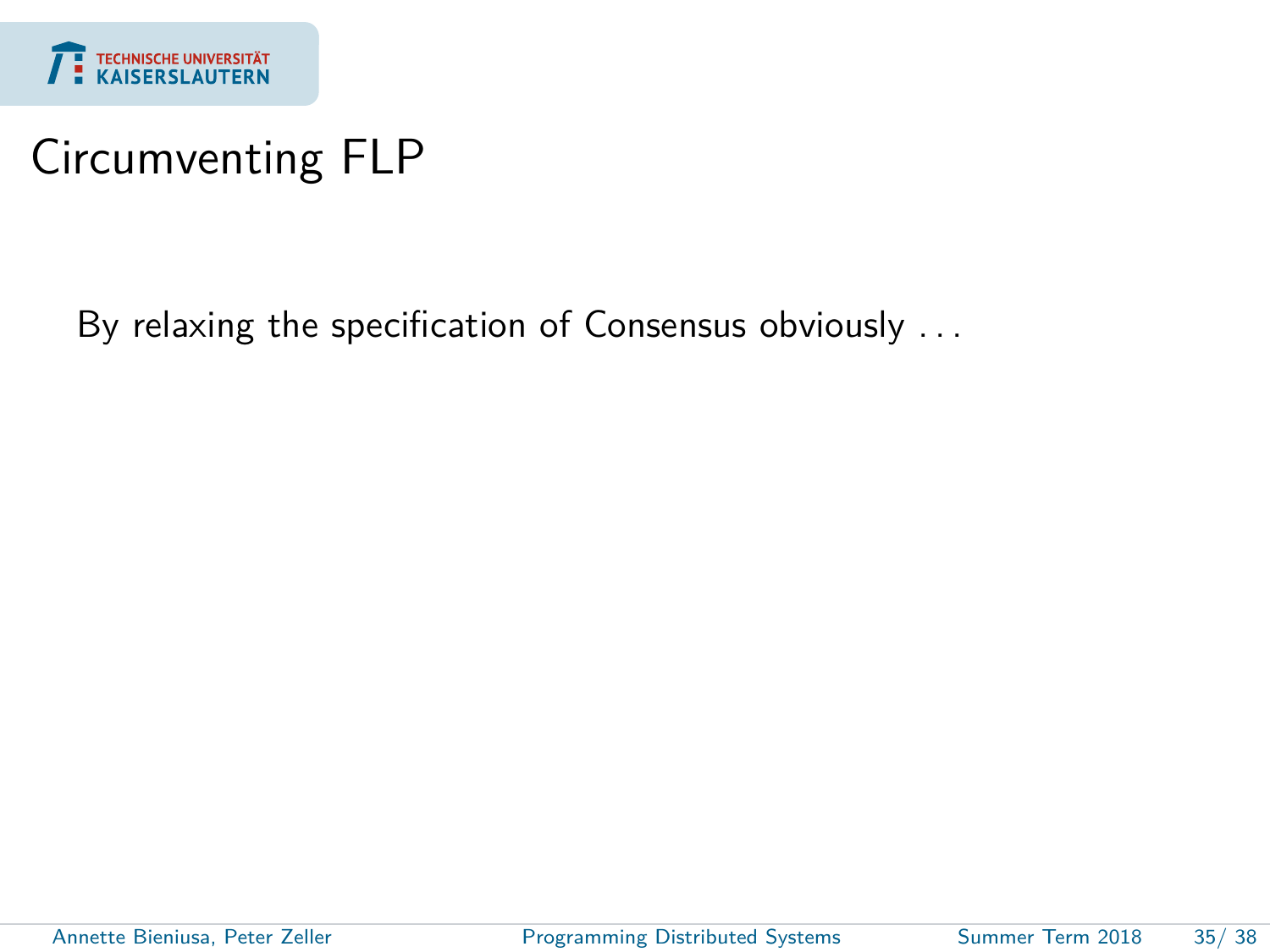

# Circumventing FLP

By relaxing the specification of Consensus obviously . . .

- **Agreement:** Every correct process must agree on the same value.
- Integrity: Every correct process decides at most one value, and if it decides some value, then it must have been proposed by some process.
- Termination: All processes eventually reach a decision.
- *Validity*: If all correct processes propose the same value V, then all correct processes decide V.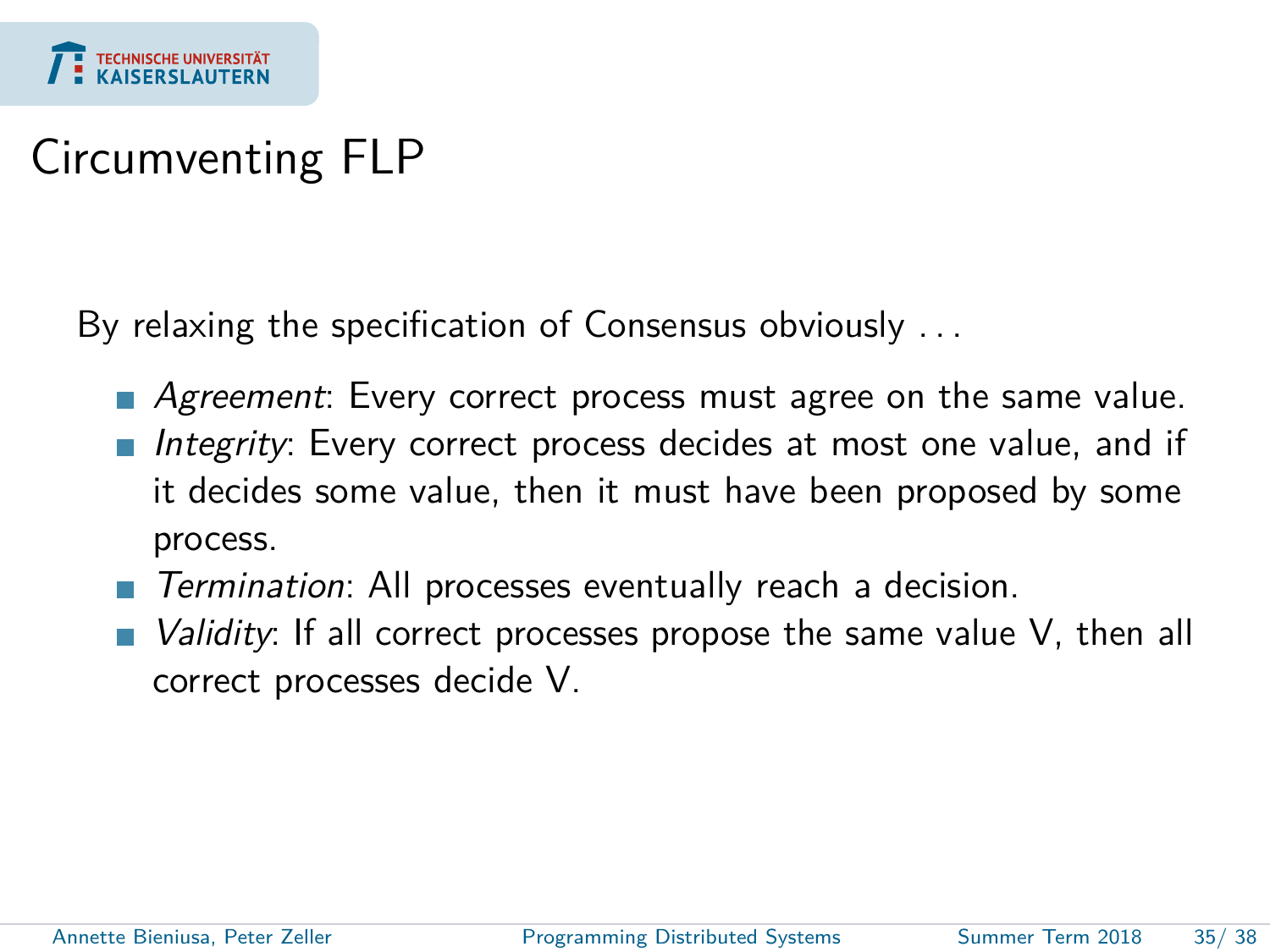

## Different approaches

- Idea 1: Use a probabilistic algorithm that ensures termination with  $\overline{\phantom{a}}$ high probability.
- $\blacksquare$  Idea 2: Relax on agreement and validity.
- I Idea 3: Only ensure termination if the system behaves in a synchronous way.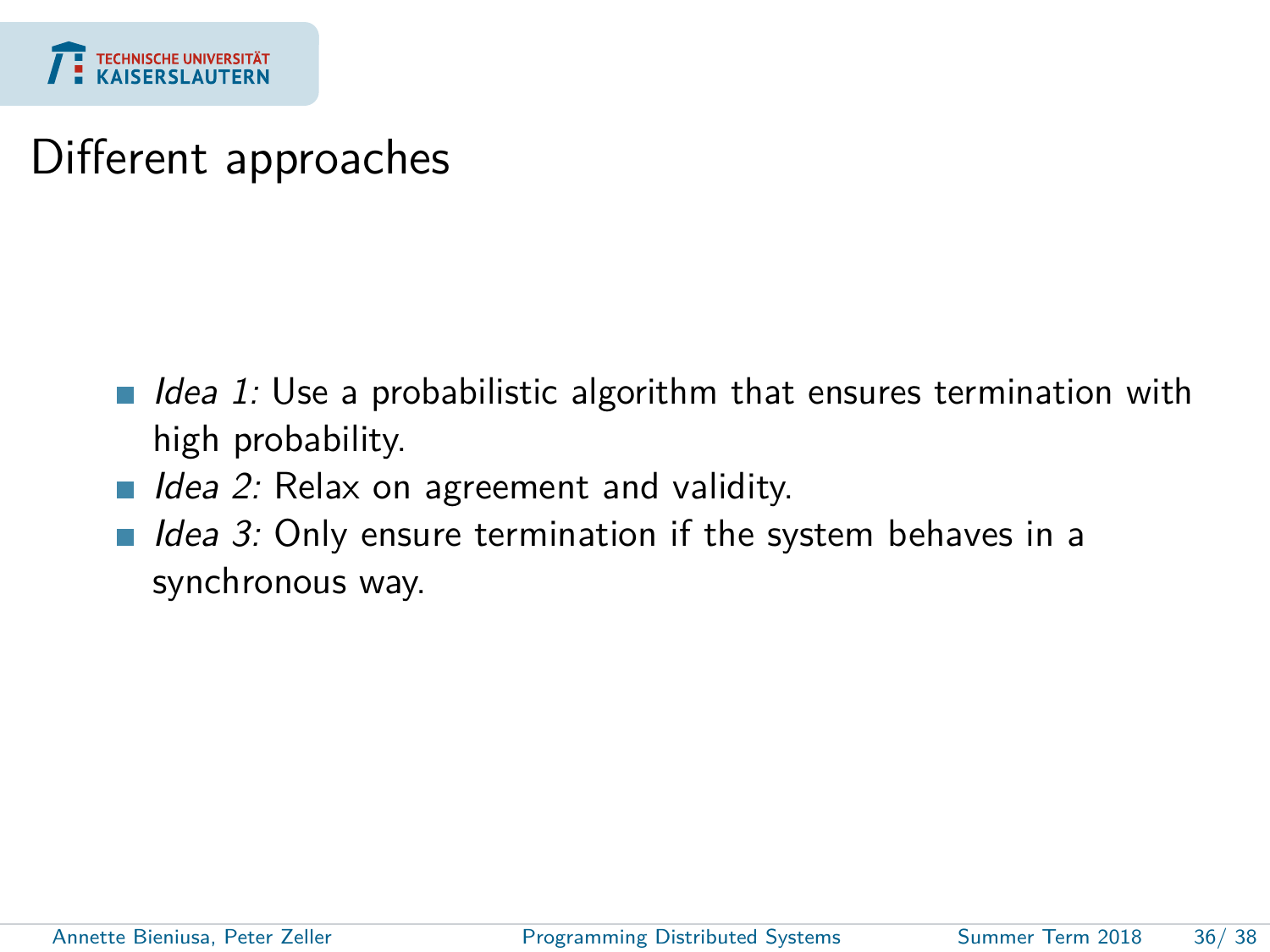

# Summary

- Replication is one of the key problems in distributed systems[\[1\]](#page-39-2).
- Characterization of replication schemes
	- $\blacksquare$  active/passive
	- synchronous/asynchronous
	- single-/multi-master
- **Problem: Divergence of replicas**
- Atomic Broadcast and Consensus
- **FLP** Theorem

Next week: Consensus algorithms for synchronous systems (quorum-based consensus)